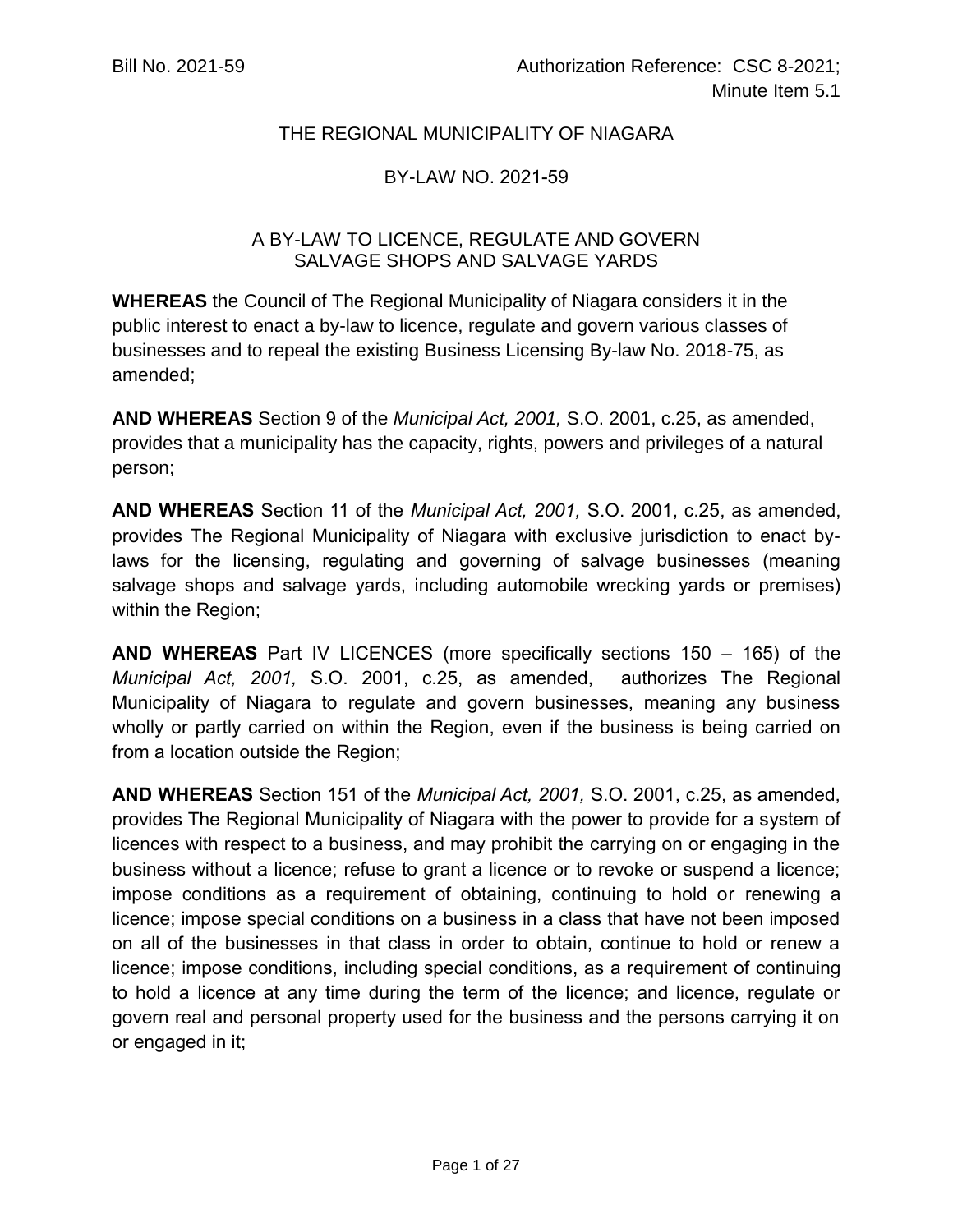**AND WHEREAS** the Council of The Regional Municipality of Niagara has determined that it is appropriate and desirable to licence salvage shops and salvage yard dealers as a means of protecting consumers and enhancing the safety of residents and their personal property by preventing the sale of salvage that is taken from stolen goods and regulating and controlling any visual, noise, environmental, fire, safety, health and property standard nuisance or hazard caused by salvage shops and salvage yards, including automobile wrecking yards or premises;

**NOW THEREFORE** the Council of The Regional Municipality of Niagara enacts as follows:

#### **PART I DEFINITIONS**

1. In this By-law, unless context otherwise requires,:

"**Applicant**" means any Person applying for a Licence or renewal of a Licence under this By-law;

"**Area Municipality**" means any one of the municipalities or corporations of the Town of Fort Erie, Town of Grimsby, Town of Lincoln, City of Niagara Falls, Town of Niagara-on-the-Lake, Town of Pelham, City of Port Colborne, City of St. Catharines, City of Thorold, Township of Wainfleet, City of Welland, and/or Township of West Lincoln;

"*Controlled Drugs and Substances Act"* means the *Controlled Drugs and Substances Act,* S.C. 1996, c. 19, as amended, or any successor legislation;

"**Council**" means the Council of The Regional Municipality of Niagara;

"**Criminal Code**" means the *Criminal Code*, R.S.C. 1985, c. C-46, as amended, or any successor legislation;

"**Fees and Charges By-law**" means a by-law passed by Council pursuant to section 391 of the *Municipal Act, 2001* establishing fees and charges for services and activities provided by the Region and for the use of its property, as amended and replaced from time to time.

"*Highway Traffic Act*" means the *Highway Traffic Act*, R.S.O. 1990, c. H.8, as amended, and its regulations, or any successor legislation;

"**Human Rights Code**" means the *Human Rights Code*, R.S.O. 1990, c. H-19, as amended, or any successor legislation;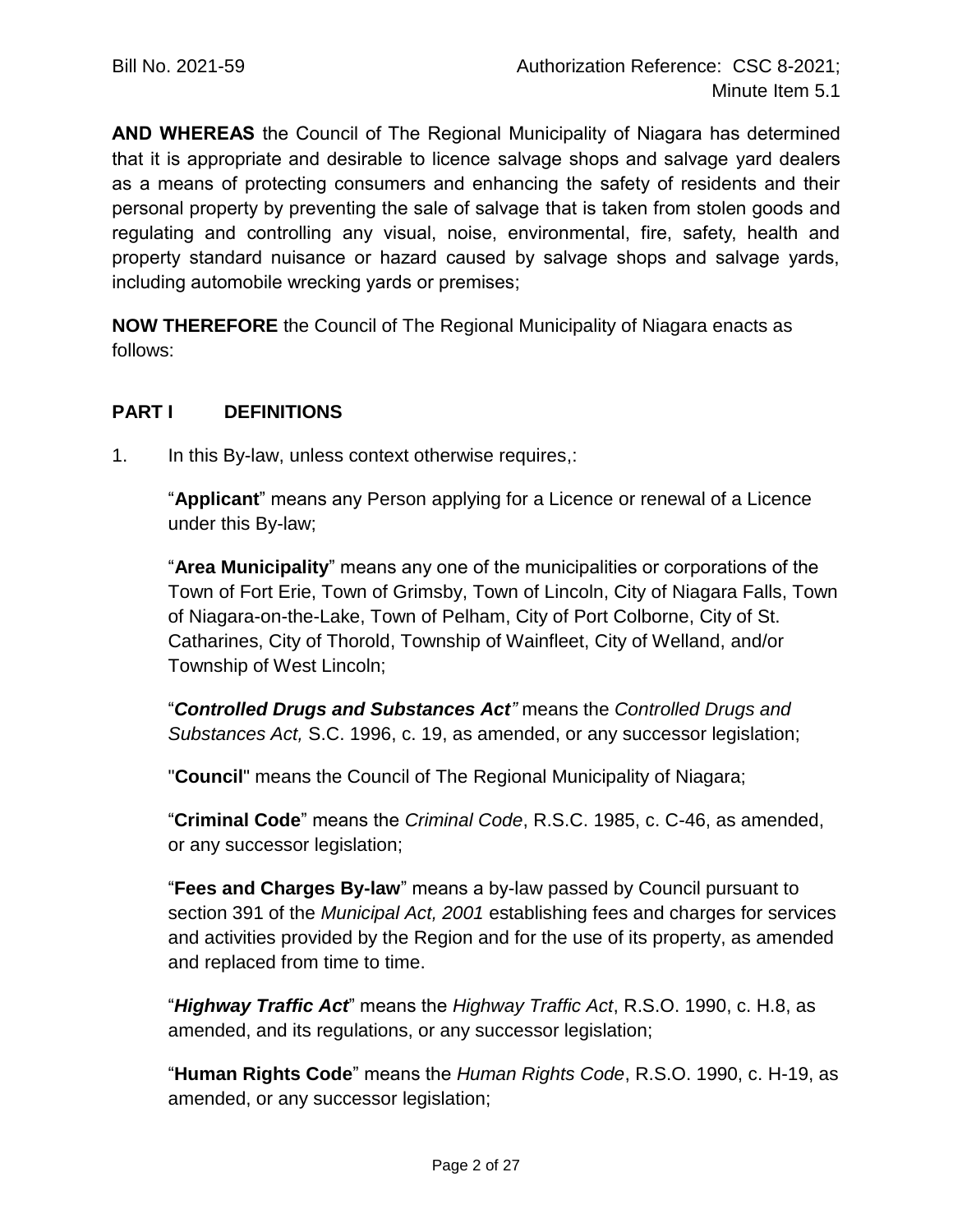"**Licence**" means an authorization issued under this By-law to carry on a business specified therein and the document, certificate or card issued shall provide evidence of such authority as the content may allow;

"**Licensee**" means a Person holding a Licence in accordance with this By-law;

"**Licensing Appeals Committee**" or "**Committee**" means the all citizen tribunal appointed by Council to conduct hearings under this By-law;

"**Licensing Officer**" means the Manager of Business Licensing for The Regional Municipality of Niagara or their designate;

**"Ministry of the Environment"** means the Ontario Ministry of the Environment, and Conservation and Parks, or any successor ministry;

**"Motor Vehicle"** means a motor vehicle as defined in the *Highway Traffic Act*, R.S.O. 1990, c.H.8;

"*Motor Vehicle Dealers Act, 2002***"** means the *Motor Vehicle Dealers Act, 2002* S.O. 2002, c. 30, Sched. B, as amended, or any successor legislation;

"*Municipal Act, 2001*" means the *Municipal Act, 2001*, S.O.2001, c. 25, as amended from time to time;

"**Municipal Law Enforcement Officer**" means a municipal law enforcement officer appointed by Council, or an officer, employee or agent of the Region whose responsibilities include the enforcement of this By-law;

"**Officer**" means Municipal Law Enforcement Officer, Licensing Officer, or Police Officer;

"**Person**" includes an individual, a corporation, or a partnership;

"**Police Officer**" means a police officer as defined by the *Police Services Act*, R.S.O. 1990, c. P.15;

**"Provincial Licences"** means any form of Licence or certification required to be held by the Licensee pursuant to applicable Provincial laws, including but not limited to an EASR Licence;

"**Region**" means The Regional Municipality of Niagara as a municipal corporation and, where the context requires, its geographic area;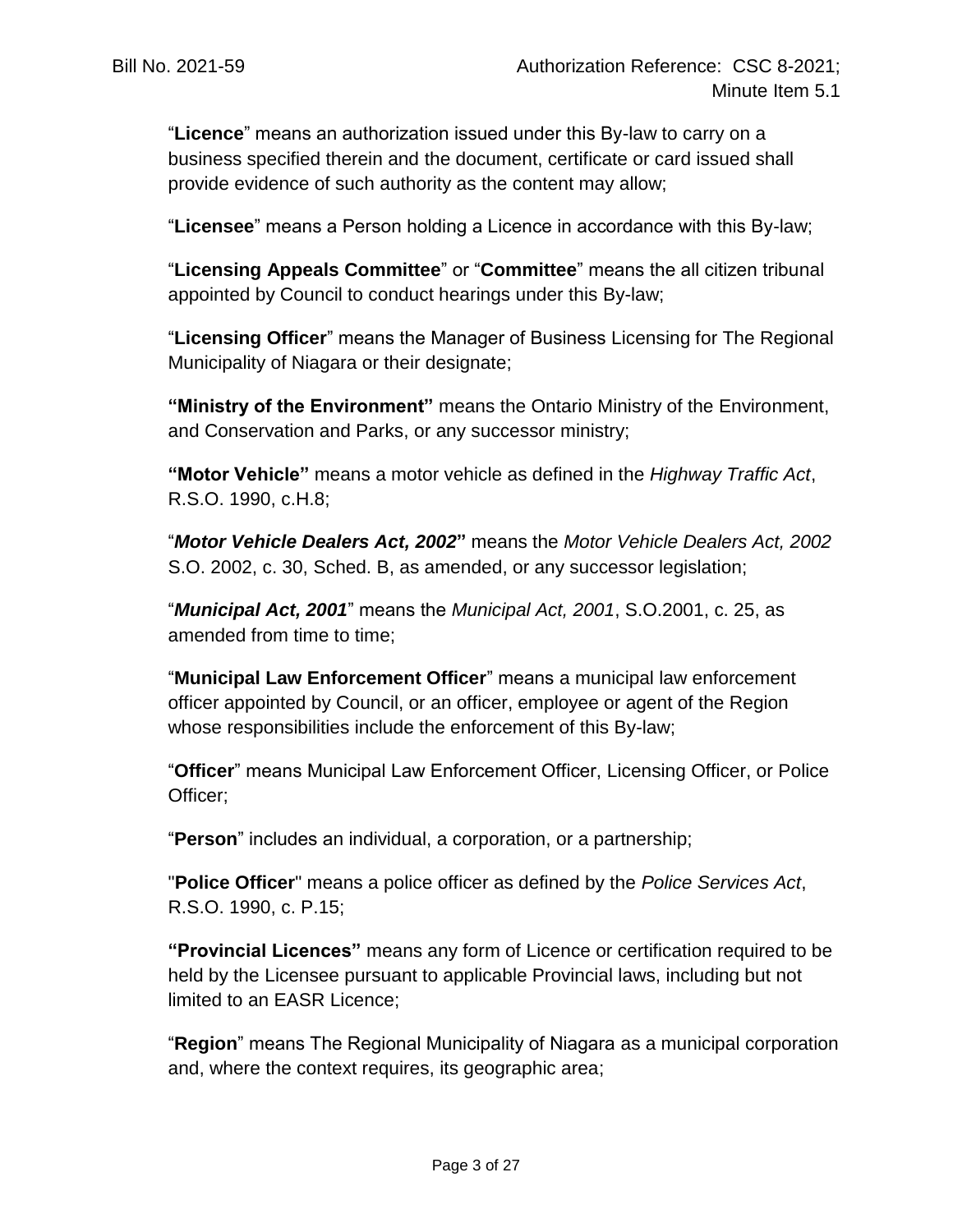"**Register**" means the register as required under Part VIII of this By-law;

"**Salvage**" means, but is not limited, to:

- (1) Dismantled or wrecked motor vehicles or any parts thereof including tires;
- (2) Dismantled or scrap residential, commercial or industrial machines, appliances, or any part thereof, including e-waste; or
- (3) Scrap aluminium, brass, copper, steel, or any other metal;

"**Salvage Business**" means Salvage Shops and Salvage Yards, including an automobile wrecking yard or premises;

"**Salvage Shop**" means any building, or any part thereof, within the Region, that does not have an outdoor yard, where Salvage is received, collected, sorted, processed, handled, dismantled, crushed, recycled, demolished, displayed, stored, sold or purchased;

"**Salvage Shop Licence**" means a Salvage Shop Licence issued by the Licensing Officer under this By-law;

### "**Salvage Yard**" means:

- (1) An outdoor yard;
- (2) A building or buildings with an outdoor yard; or
- (3) A fenced compound that may include a mix of outdoor storage and buildings;

within the Region where Salvage is received, collected, sorted, processed, handled, dismantled, crushed, recycled, demolished, displayed, stored, sold or purchased, and includes an automobile wrecking yard;

"**Salvage Yard Licence**" means a Salvage Yard Licence issued by the Licensing Officer under this By-law;

"**Statutory Holiday**" means New Year's Day, Family Day, Good Friday, Easter Sunday, Victoria Day, Canada Day, August Civic Holiday, Labour Day, Thanksgiving Day, Christmas Day, Boxing Day, and any other day fixed as a public holiday by the Federal Government or Ontario Provincial Government;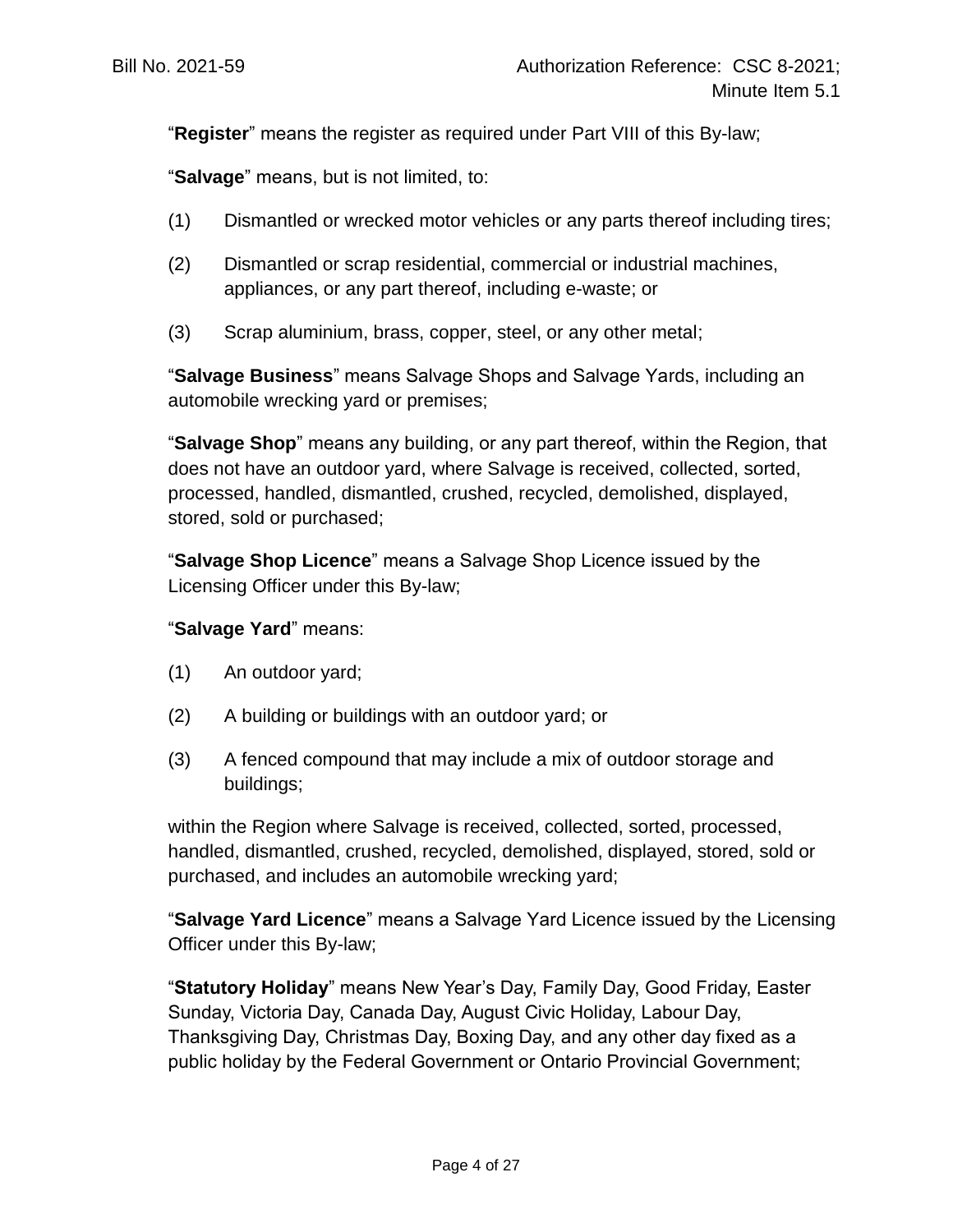"**Vehicle**" means a vehicle as defined in the *Highway Traffic Act*, R.S.O. 1990, c.H.8.

## **PART II LICENCE CLASSES**

- <span id="page-4-0"></span>2. (1) The Licensing Officer shall issue Licences for the following classes:
	- (i) Salvage Shop Licence; and
	- (ii) Salvage Yard Licence.
	- (2) All Licences are valid for a twelve (12) month period from the date of issuance. For Licence renewals only, if deemed necessary for administrative purposes by the Licensing Officer, the term of a Licence may be adjusted, for example, to align with the term of other Provincial Licences held by the Licensee for the Business, and the Licence fee may be pro-rated accordingly.
	- (3) Unless otherwise provided for in this By-law, all Licences issued under this By-law are personal to the Licensee, are only transferable upon approval by the Licensing Officer, and remain the property of the Region.

### **PART III PROHIBITIONS**

- 3. No Person shall own or operate a Salvage Shop within the Region unless that Person holds a Salvage Shop Licence.
- 4. No Person shall own or operate a Salvage Yard within the Region unless that Person holds a Salvage Yard Licence.

# **PART IV LICENCE APPLICATION PROCESS**

- 5. Every application for a Licence or renewal of a Licence issued under this By-law shall be made to the Licensing Officer in a form provided by the Licensing Officer. Without limitation, every application shall include the following:
	- (1) The full legal name, municipal address, email address and telephone number of each Applicant;
	- (2) If the Applicant is a partnership, the full legal name, address, email address and telephone number of each partner;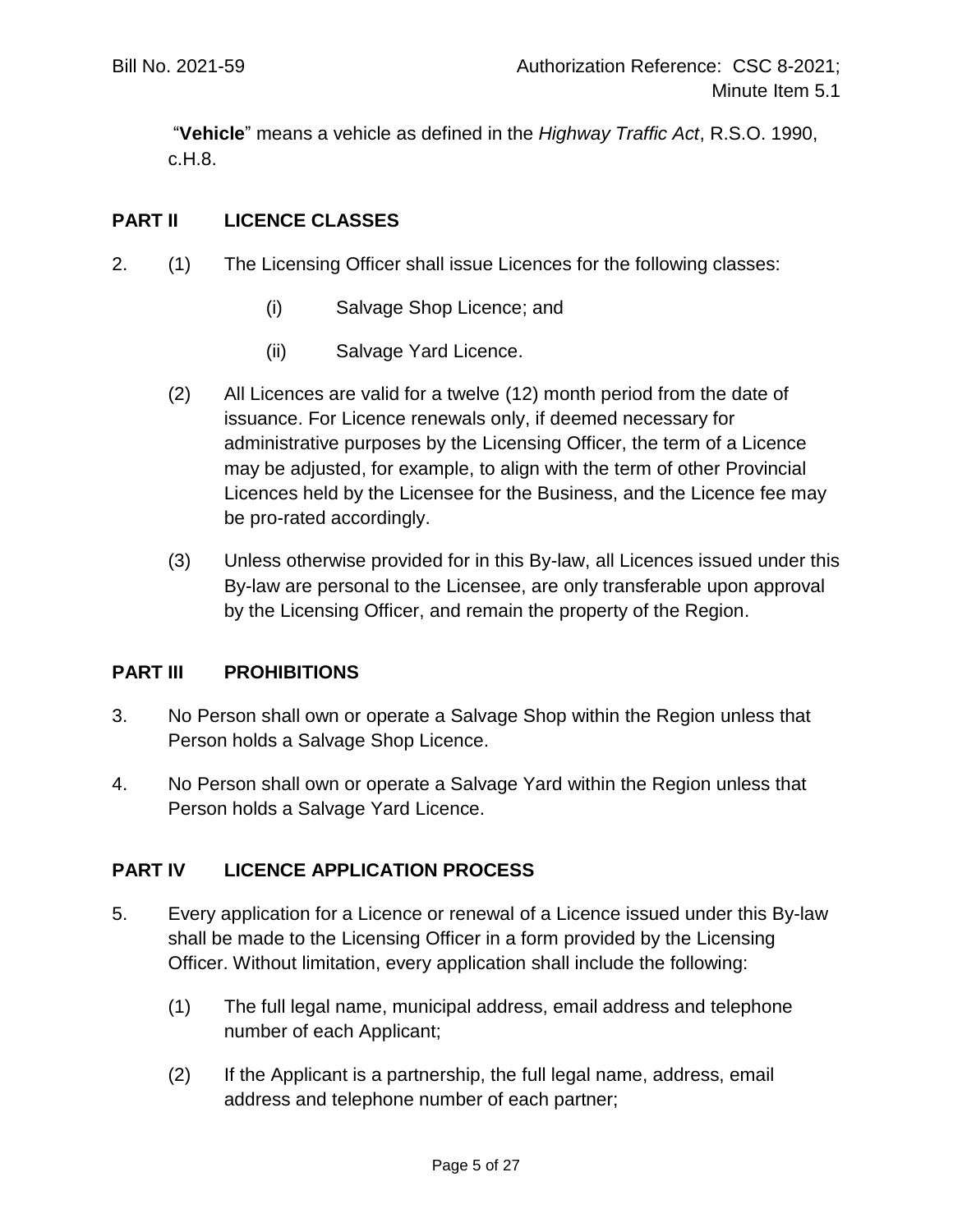- (3) If the Applicant is a corporation, all current articles of incorporation for the corporation;
- (4) All current legal documents showing the registered business name of the Applicant, if applicable;
- (5) The full legal names, addresses and dates of birth for all officers and directors of the Applicant, if applicable;
- (6) The full legal names and signatures of all Persons having signing authority for the Applicant partnership and/or corporation, if applicable, including a letter outlining the number of signatures required for financial and administrative functions;
- (7) A Certificate of Insurance identifying and confirming the following minimum insurance requirements:

## Commercial General Liability Insurance ("CGL")

CGL insurance for all services and operations to a limit of not less than FIVE MILLION DOLLARS (\$5,000,000) per occurrence.

The policy will be extended to include:

- a. bodily injury, death and property damage;
- b. cross liability and severability of interest;
- c. blanket contractual;
- d. premises and operations;
- e. personal and advertising injury;
- f. products and completed operations;
- g. owner's and contractors protective;
- h. non-owned Automobile to a limit of not less than TWO MILLION DOLLARS (\$2,000,000).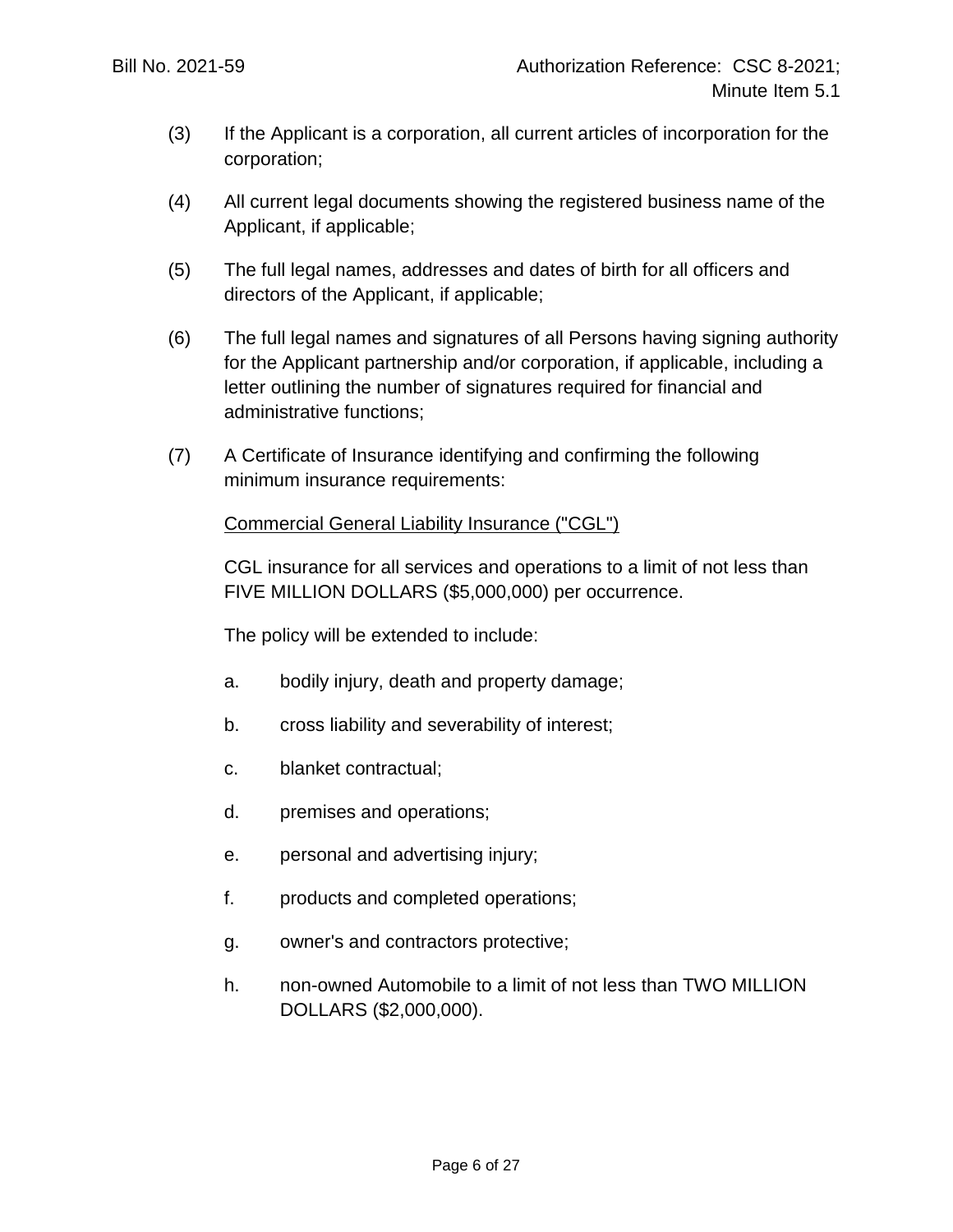The policy shall be endorsed to:

- a. include The Regional Municipality of Niagara as an additional insured; and,
- b. contain an undertaking by the insurers to give thirty (30) days prior written notice in the event that there is a material change in the foregoing policies or coverage affecting the Additional Insured(s) or cancellation of coverage before the expiration date of any of the foregoing policies.

### Environmental / Pollution

Pollution Legal Liability insurance in an amount of not less than FIVE MILLION DOLLARS (\$5,000,000) any one claim and in the aggregate, and name The Regional Municipality of Niagara as an additional insured.

#### Policy Requirements

All policies of insurance shall:

- a) be written with an insurer licensed to do business in Ontario;
- b) be non-contributing with, and will apply only as primary and not excess to any other insurance or self-insurance available to Niagara Region.

#### Certificates of Insurance

Certificates of insurance originally signed by authorized insurance representatives shall be delivered to the Region prior to issuance of the Licence, on a form of Certificate of Insurance which is acceptable to the Region. The Certificate of Insurance must comply with these insurance requirements and must be on the Region's form of Certificate of Insurance, which can be found on the Region's website – [www.niagararegion.ca/business/fpr/cert-insurance.aspx.](http://www.niagararegion.ca/business/fpr/cert-insurance.aspx) If the Certificate of Insurance is provided in a non-original form (e.g. a facsimile, photocopy or scanned electronic copy), the Applicant acknowledges and agrees that the Region is fully entitled to treat any such Certificate as an original and that the Applicant will be responsible for the accuracy and validity of the information contained therein. All subsequent policy renewals and certificates of insurance thereafter, during the time that the Licence is in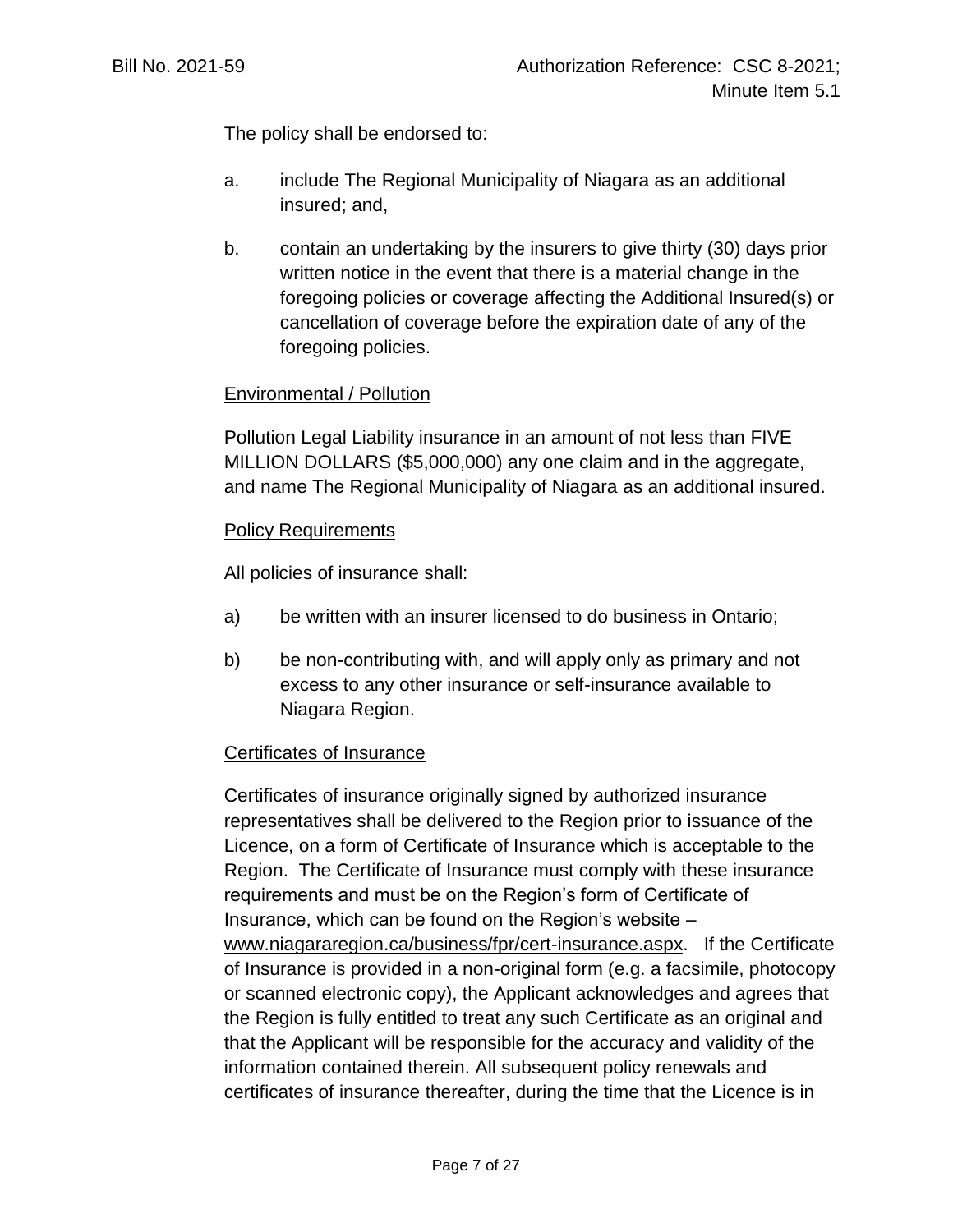force, shall be forwarded to the Region within fifteen (15) days of their renewal date.

- (8) Information on whether the Applicant, or any officer or director of the Applicant, has had a licence in regard to a Salvage Business suspended or revoked in the Region or in any other municipality within Canada;
- (9) Information on whether the Applicant, or any officer or director of the Applicant, has been convicted of an offence under any previously repealed by-law of the Region or in any other municipality within Canada governing the licensing of Salvage Businesses;
- (10) A Criminal Record and Judicial Matters check for the Applicant or any officer or director of the Applicant, obtained within sixty (60) days from the date of application, which shall be reviewed in accordance with the criteria in Schedule "A";
- (11) Confirmation the proposed Salvage Business is in compliance with all applicable environmental regulations and standards set by the Ministry of the Environment, including but not limited to, registration with the Environmental Activity and Sector Registry for prescribed activities engaged in at an end-of-life vehicle waste disposal site, if applicable;
- (12) A letter from the applicable Area Municipality confirming zoning compliance for the location of the Salvage Business; if zoned "legal nonconforming", the applicable Area Municipality must confirm this zoning status;
- (13) Information on whether the Applicant, or any officer or director of the Applicant, has been convicted of an offence or had an order issued against them relating to the protection of the environment, fire safety, health, property standards, or zoning violations within the previous twelve (12) month period;
- (14) For Salvage Yard Licence applications only, the additional information as required under section 6 of this By-law; and,
- (15) Payment in full of the prescribed fee in accordance with the Fees and Charges By-law.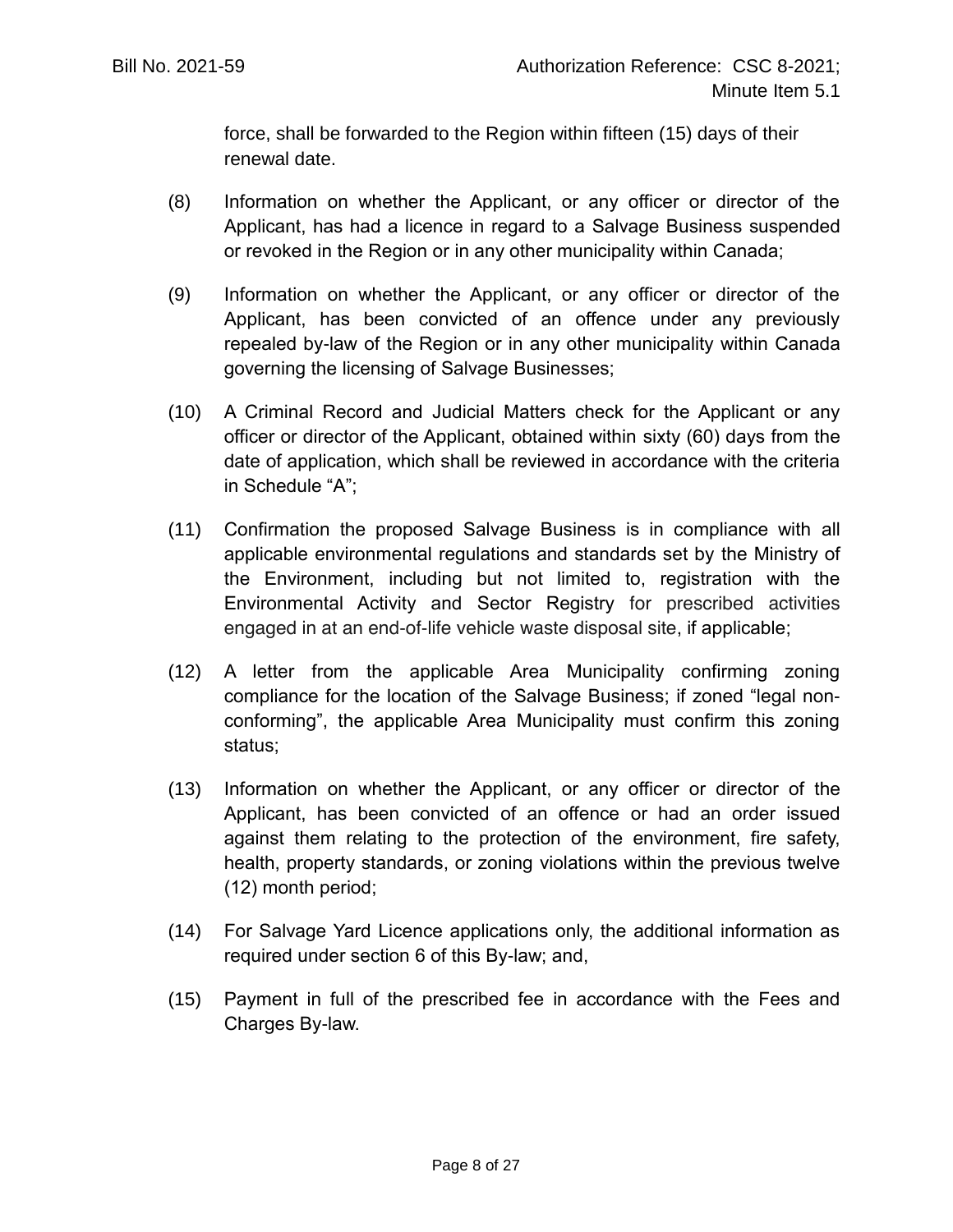- 6. In addition to the information and documentation listed in section 5 of this By-law, an application for a Salvage Yard Licence must also including the following:
	- (1) Photographs confirming that the proposed Salvage Yard is fully enclosed by a fence as required pursuant to section 22 of this By-law;
	- (2) A fire inspection report prepared by the applicable Area Municipality fire department, dated within two (2) months of the date of the application, confirming compliance with all applicable provisions under the *Fire Protection and Prevention Act*, 1997, S.O. 1997, c. 4, as amended;
	- (3) A letter from the Region's Planning and Development Services Department confirming that the Salvage Yard Business location conforms to the Region's Official Plan;
	- (4) A letter from the Niagara Escarpment Commission confirming the operation of the Salvage Yard Business in the specific location does not violate the Niagara Escarpment Plan, if applicable; and,
	- (5) A site plan for the Salvage Yard that shows:
		- (i) the legal boundaries for the Salvage Yard, which must include only those lands that are under the exclusive control of the Applicant;
		- (ii) the location of all existing and proposed buildings, roads, driveways, parking areas, storage areas and operating areas;
		- (iii) the location of any fence and/or gate as required under this By-law.
- <span id="page-8-0"></span>7. Every Applicant for a Salvage Yard Licence shall allow the Licensing Officer or a Municipal Law Enforcement Officer to enter onto the Salvage Yard premises to verify the site plan requirements as set out under subsection [6\(5\)](#page-8-0) of this By-law.
- 8. The Licensing Officer shall issue a Licence or a renewal of a Licence to an Applicant that has satisfied the requirements of this By-law, based on the appropriate class as set out in subsection [2](#page-4-0) (1) of this By-law.
- 9. No Applicant shall knowingly misstate or provide false information to the Licensing Officer.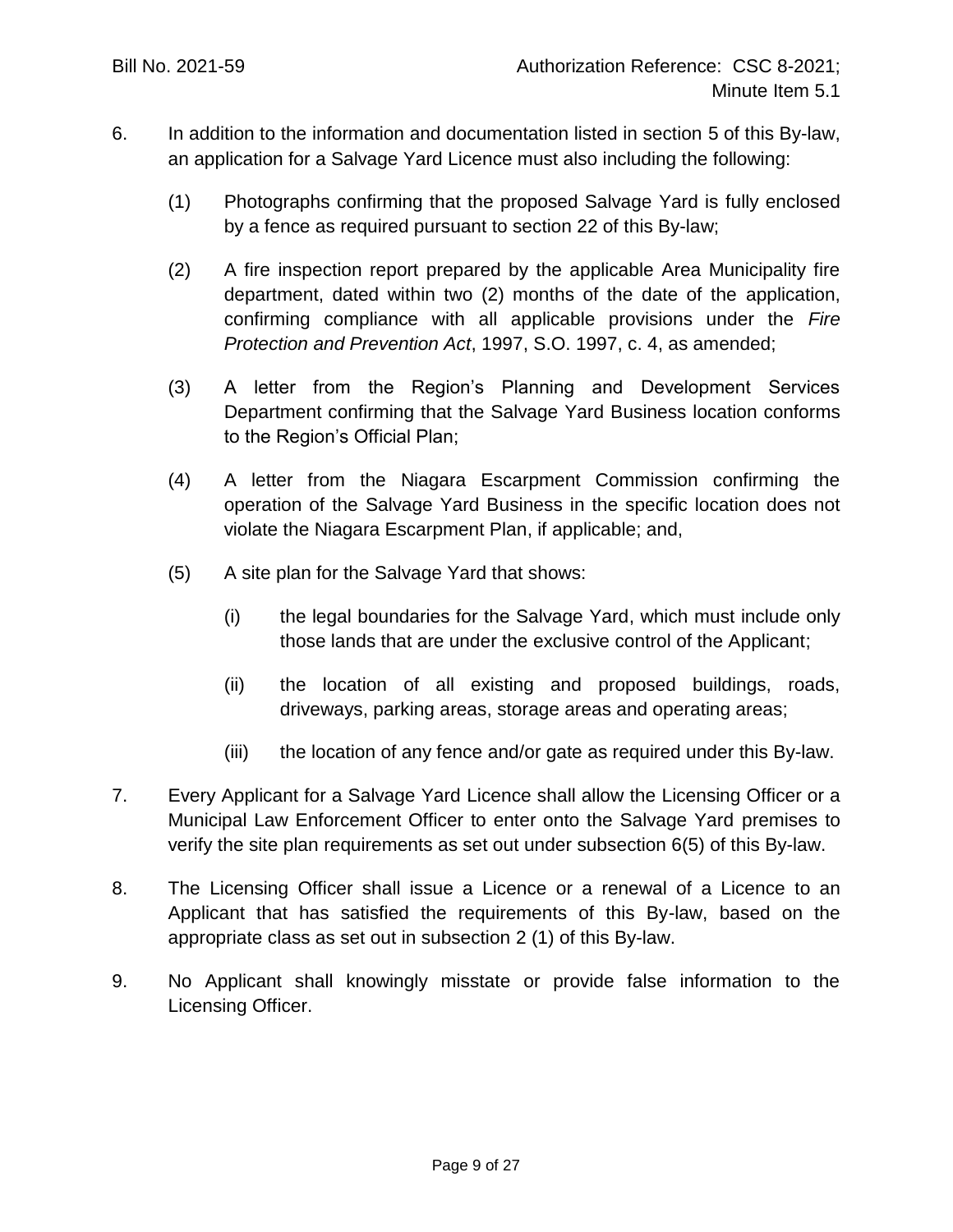- 10. All Applicants shall provide the Licensing Officer with such other information and documentation as requested by the Licensing Officer to verify compliance with the requirements of this By-law. The Licensing Officer reserves the right to verify the requirements with a subsequent site inspection.
- 11. Every Applicant and Licensee shall report to the Licensing Officer within twentyfour (24) hours after the event, of any change in any information, including full legal name, contact, address and insurance information, that was provided to the Licensing Officer pursuant to this By-law.

# **PART V LICENCE REQUIREMENTS**

- 12. The fees for each Licence issued or renewed under this By-law shall be in accordance with the Fees and Charges By-law.
- 13. (1) Every Licensee shall hold such Licence subject to the requirements and criteria as imposed in this By-law, including compliance with criteria imposed in order to be licenced under Part IV.
	- (2) In the event a Licensee cannot meet the requirements as set out in subsection (1) above, the Licensee shall cease to operate the Salvage Business immediately, and surrender the applicable Licence to the Licensing Officer within twenty four (24) hours of the non-compliance.
	- (3) Any Licences that have been surrendered to the Licensing Officer pursuant to subsection (2) above, shall be deemed suspended, but may be reinstated and returned to the Licensee upon the Licensee providing proof of compliance with all requirements of the application for the Licence in issue.
- 14. Every Licensee shall notify the Licensing Officer within twenty-four (24) hours of any order or conviction pursuant to any environmental, fire safety, health hazard, property standards, or zoning legislation, regulation or by-law that relates to the Person or the Salvage Shop or Salvage Yard that is licenced under this By-law.
- 15. No Licensee shall alter, erase or modify, or permit the alteration, erasure or modification of their Licence or any part thereof.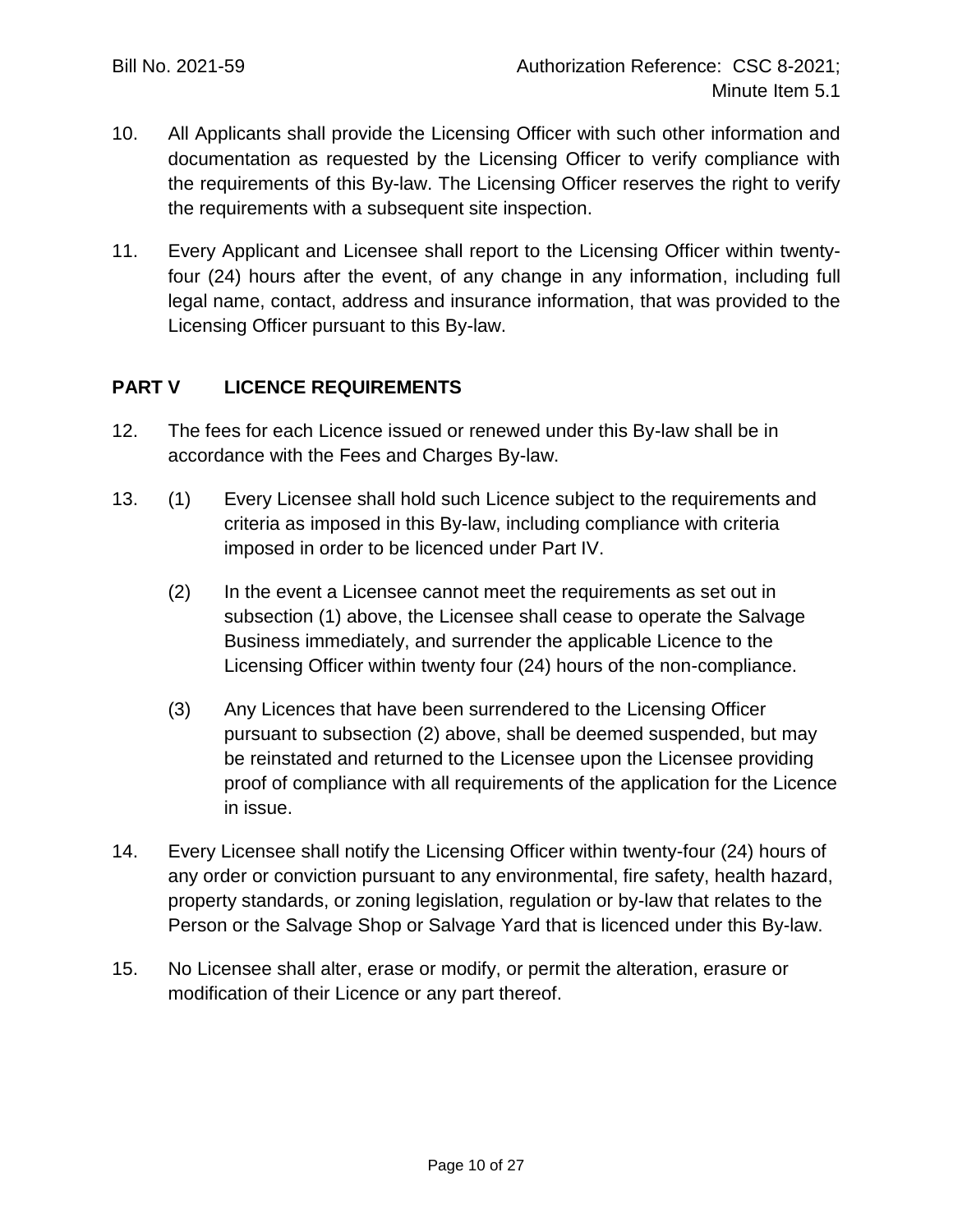- 16. If a Licence is defaced, destroyed, or lost, the Licensee shall apply to the Licensing Officer for a replacement and, on payment of the prescribed fee in accordance with the Fees and Charges By-law, may be issued a replacement Licence, as required.
- 17. Every Person required to obtain a Licence under this By-law shall obtain a separate Licence for each Salvage Business being operated within the Region.
- 18. A Licence issued under this By-law may be transferred, pursuant to the sale of a Salvage Business, upon the parties providing to the Licensing Officer:
	- (1) A completed application for transfer of a business in a form provided by the Licensing Officer;
	- (2) The applicable transfer application fee, as prescribed in the Fees and Charges By-law; and,
	- (3) Confirmation that the successor Salvage Business meets the application requirements set out in Part IV of this By-law.
- 19. All Licences issued under this By-law shall terminate upon the death of the Licensee or dissolution of the corporate Licensee unless, in the case of the dissolution of a corporate Licensee, the Business is transferred to a successor corporation in accordance with section 18.
- 20. Prior to any expansion of the operational footprint of a Salvage Business licenced under this By-law, the Applicant must provide confirmation the expanded Salvage Business continues to meet the application requirements set out in Part IV.

### **PART VI SPECIAL LICENCE REQUIREMENTS**

#### **Salvage Shop Licence**

- 21. (1) No Salvage Shop Licensee shall allow Salvage to be sorted, processed, dismantled, crushed, recycled, demolished, displayed, collected or stored outdoors.
	- (2) Subsection (1) shall not apply to a Motor Vehicle that is operational as a mode of transportation and which is being displayed for sale by a Salvage Shop Licensee that is a registered dealer under the *Motor Vehicle Dealers Act, 2002.*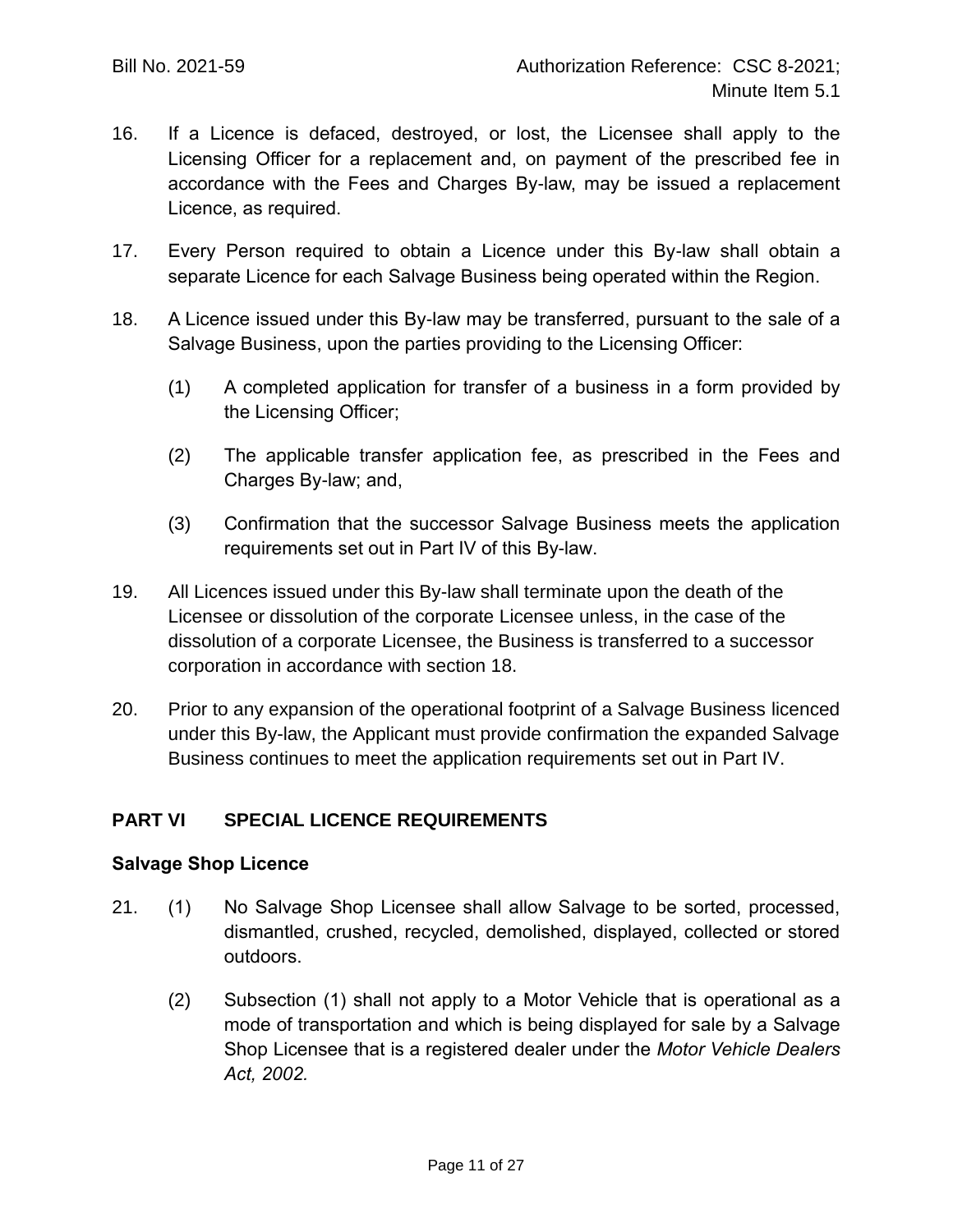## **Salvage Yard Licence**

- 22. (1) Every Person who holds a Salvage Yard Licence shall maintain a fence that fully encloses any outdoor area of the Salvage Yard.
	- (2) Every fence, as required under subsection (1), shall be:
		- (i) Installed and maintained at a height in compliance with the Area Municipality By-laws; or, if none exist, the following standards shall be followed – the fence shall be not less than 1.83 metres and no greater than 2.44 metres in height;
		- (ii) Constructed of a solid uniform material, with a uniform colour, providing a full visual and entry barrier; and
		- (iii) Kept in good repair at all times.
	- (3) If an opening in any fence as required under subsection (1) is necessary for ingress or egress*,* then the opening shall be covered by a gate that:
		- (i) Includes a locking mechanism;
		- (ii) Opens to a width of at least 3.5 metres;
		- (iii) Is of the same height as the fence;
		- (iv) Is kept in good repair at all times;
		- (iv) Does not open over the travelled portion of a public road allowance or sidewalk; and
		- (v) Is kept clear of obstructions so that it may be opened fully at all times.
	- (4) No person shall erect or relocate a fence or a gate as required under this section without the prior written approval of the Licensing Officer.
- 23. Every Licensee who holds a Salvage Yard Licence shall ensure that:
	- (1) The outdoor area of the Salvage Yard is kept in a clean, neat, orderly and sanitary condition;
	- (2) All storage containers and other materials belonging to the Licensee or used for the Salvage Yard operation on-site are kept within: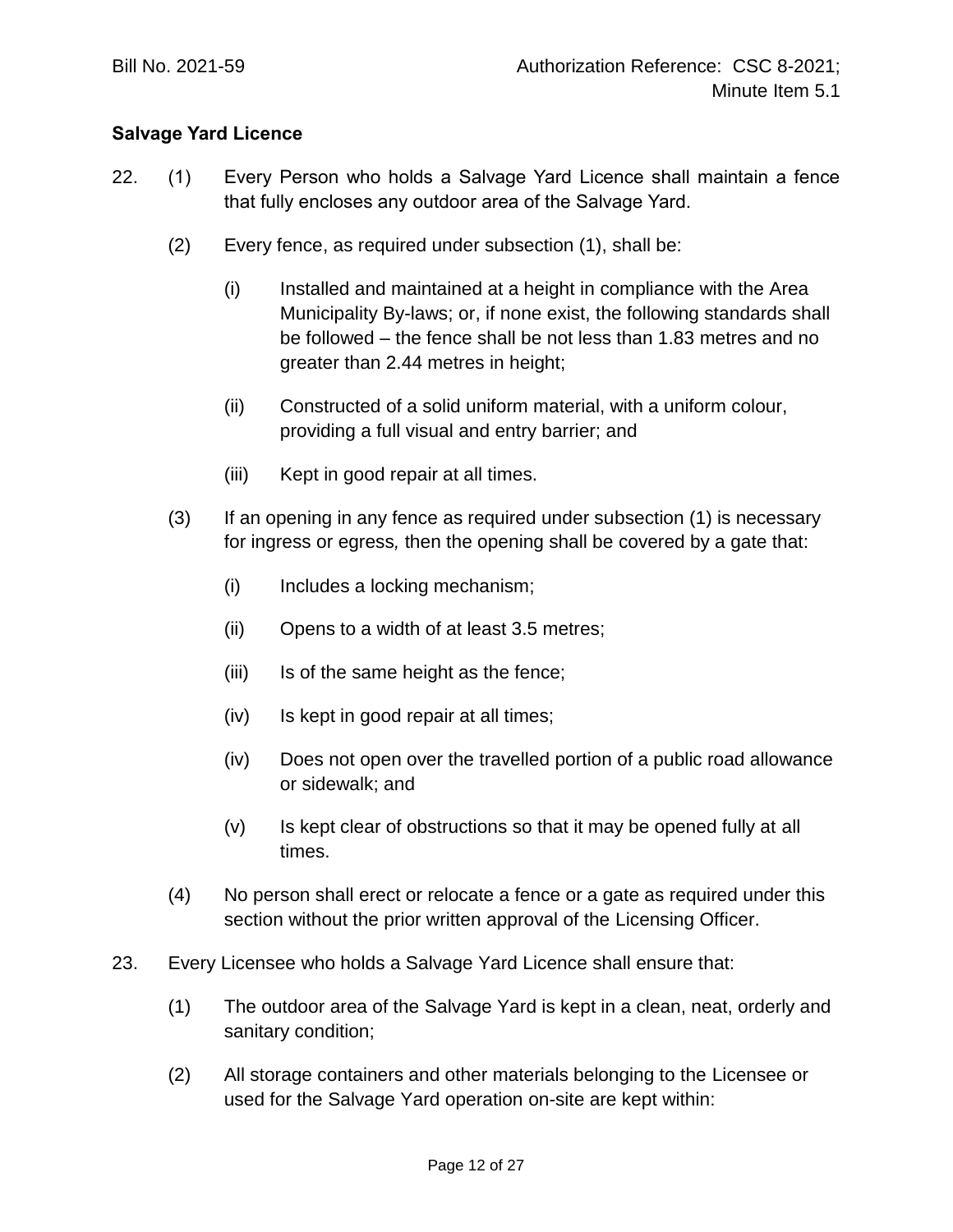- (i) The enclosed area as required under section 22 of this By-law; or
- (ii) An enclosed building.
- (3) All Vehicles and equipment belonging to the Licensee or used for the Salvage Yard operation that do not have a current licence plate as issued by the Ministry of Transportation, or any successor Ministry*,* are parked within:
	- (i) The enclosed area, as required under section 22 of this By-law; or
	- (ii) An enclosed building.
- (4) No Salvage is loaded, unloaded, sorted, processed, dismantled, crushed, recycled, demolished, displayed, stored, collected or placed outside of:
	- (i) The enclosed area as required under section 22 of this By-law; or
	- (ii) An enclosed building.
- (5) No Salvage is placed against or within two (2) metres of the fence as required under section 22 of this By-law;
- (6) No Salvage, storage container or other material within the Salvage Yard is placed on the roof of any building within the Salvage Yard;
- (7) No gasoline, vehicle fluids or other chemicals from the Salvage Yard enter or escape onto any adjoining lands or into any aquifer, lake, pond, river, stream, drainage pond, drainage ditch or other body of water;
- (8) All outdoor lighting for the Salvage Yard shall be arranged so as to divert light away from adjoining lands, inclusive of any public road allowances;
- (9) All parking areas and roadways within the Salvage Yard are paved or are treated in a manner to reduce dust;
- (10) All Vehicle batteries within the Salvage Yard are stored within an enclosed building, and in accordance with any standards required by the Ministry of the Environment; and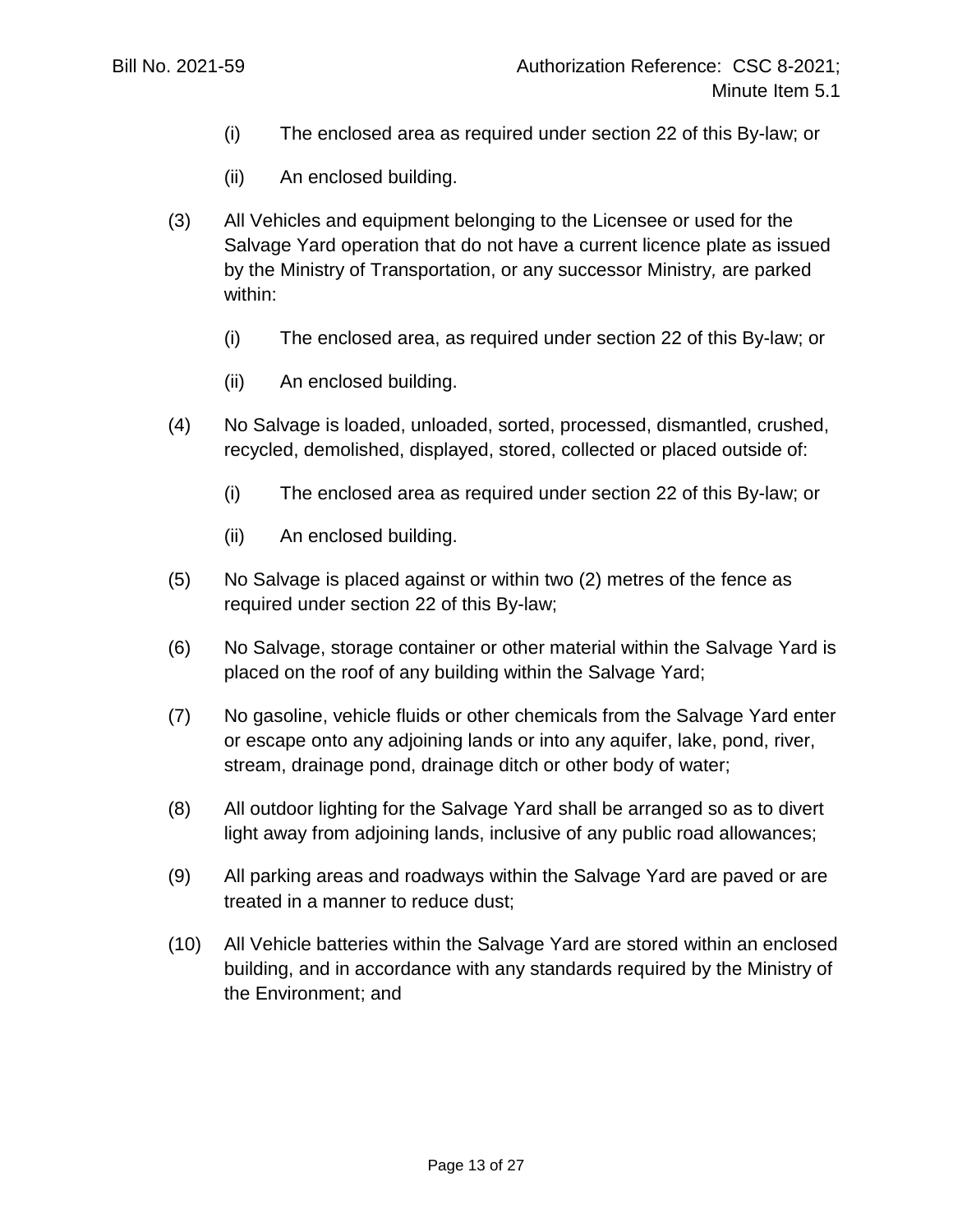- (11) Salvage may not be piled or stored higher than permitted by the applicable zoning by-laws of the Area Municipality where the Salvage Yard is located. Where the zoning by-laws of the Area Municipality are silent, Salvage shall not be piled or stored higher than 4.57 metres.
- 24. (1) No Licensee who holds a Salvage Yard Licence for a Salvage Business that is adjacent to or within two (2) kilometres of a residential property shall operate or permit the operation of a crusher, loader, forklift, crane, truck or other equipment at the Salvage Yard except:
	- (i) Between the hours of 7:00 a.m. and 7:00 p.m. Monday through Friday; and
	- (ii) Between the hours of 9:00 a.m. and 5:00 p.m. on weekends.
	- (2) Notwithstanding subsection (1) of this section, no Licensee who holds a Salvage Yard Licence for a business that is adjacent to or within two (2) kilometres of a residential property shall operate or permit the operation of a crusher, loader, forklift, crane, truck or other equipment on a Statutory Holiday.
- 25. No Salvage Yard shall exceed size restrictions imposed in the applicable zoning by-law of the Area Municipality where the Salvage Yard is located, and if none exist, five (5) Hectares in area, unless the Salvage Yard exceeded five (5) Hectares in area on the date that this By-law came into force and effect.

### **PART VII OPERATIONS**

- 26. Every Licensee shall ensure that the Licensee and their employees, contractors, and agents abide by the requirements of this By-law.
- 27. Every Licensee shall comply with all applicable Federal laws, Provincial laws, and Municipal by-laws, while operating a Salvage Business.
- 28. No tires shall be stored in an area of a Salvage Business licenced under this Bylaw where there is the potential for them to come into contact with a spark, flame or a heat source.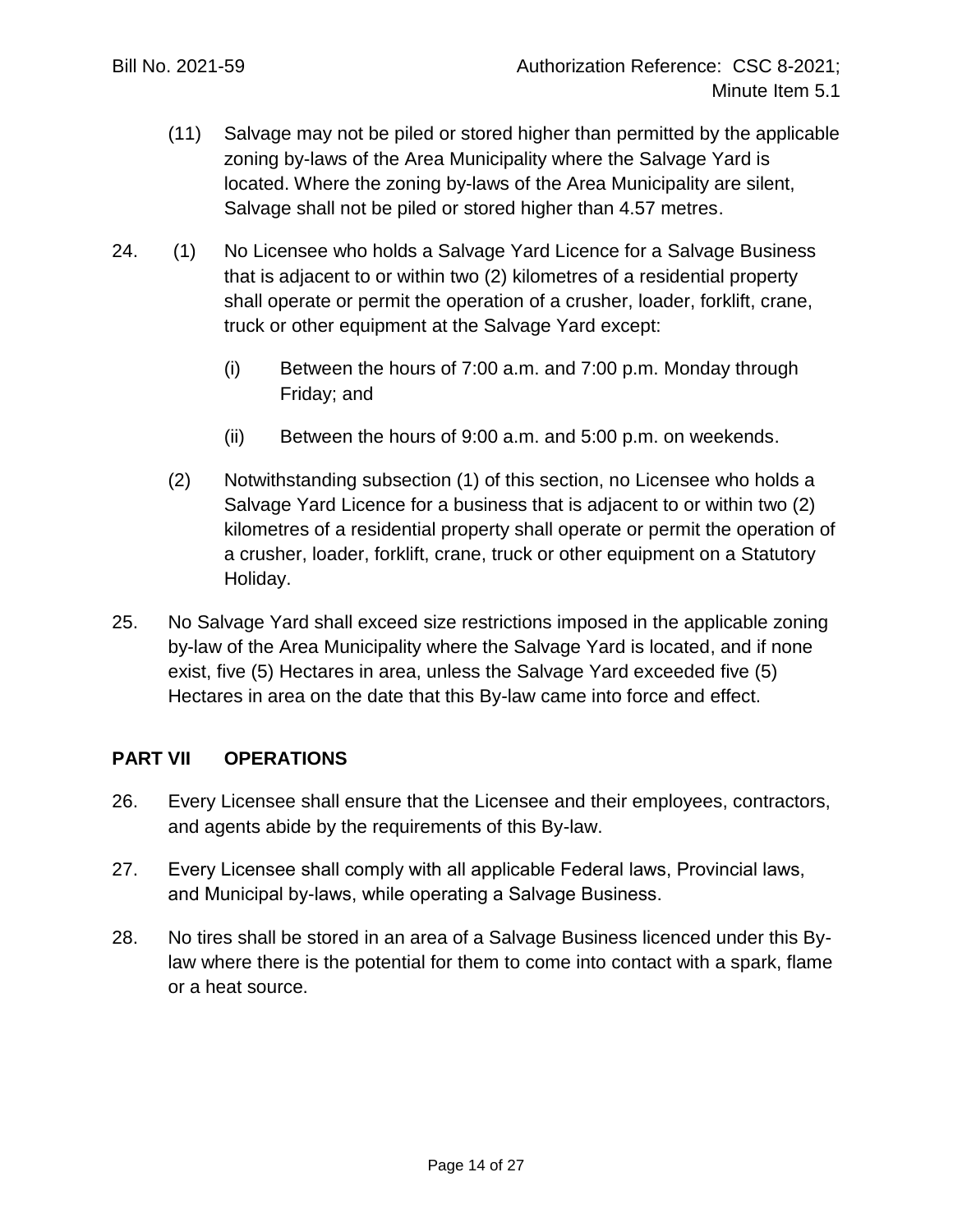- 29. Every Licensee shall store and dispose of gasoline, oils, and other fluids from recycled Vehicles in approved containers, pursuant to standards imposed by the Ministry of the Environment. Licensees must keep records, to be produced upon demand by the Licensing Officer, documenting the means of disposal of these various Vehicle fluids.
- 30. Every Salvage Business licenced under this By-law that is also a registered Vehicle dealer pursuant to the *Motor Vehicle Dealers Act,* shall prominently display their proof of registration as a motor vehicle dealer in a visible area within the Salvage Business premises.
- 31. Every Licensee shall display their Licence in a conspicuous location that is visible to all Persons upon entering the licenced Salvage Business location.

## **Reporting**

32. Any report to the Licensing Officer that is required pursuant to this By-law may be made outside of business hours by submitting the report via electronic mail or voicemail message to the email address or telephone number of the Licensing Officer, as publicly posted on the Region's external website from time to time.

### **PART VIII REGISTER**

- 33. (1) Every Licensee shall maintain a Register recording all transactions, namely sales and purchases, made pursuant to the Salvage Business in accordance with this section.
	- (2) A copy of the Register entries, including photographs that may be required under subsection (5), documenting the previous day's transactions, shall be delivered to the Licensing Officer, via electronic mail, daily by 10:00 a.m., save and except those days that the Business is not operating due to a Statutory Holiday or some other closure, in which case the entries shall be submitted the following operating day.
	- (3) The Licensee shall maintain a separate Register for each Salvage Business licensed under this By-law that the Licensee operates.
	- (4) A Register, as required under this By-law, shall be in the form of either:
		- (i) A paper booklet or electronic version Register supplied by the Licensing Officer; or,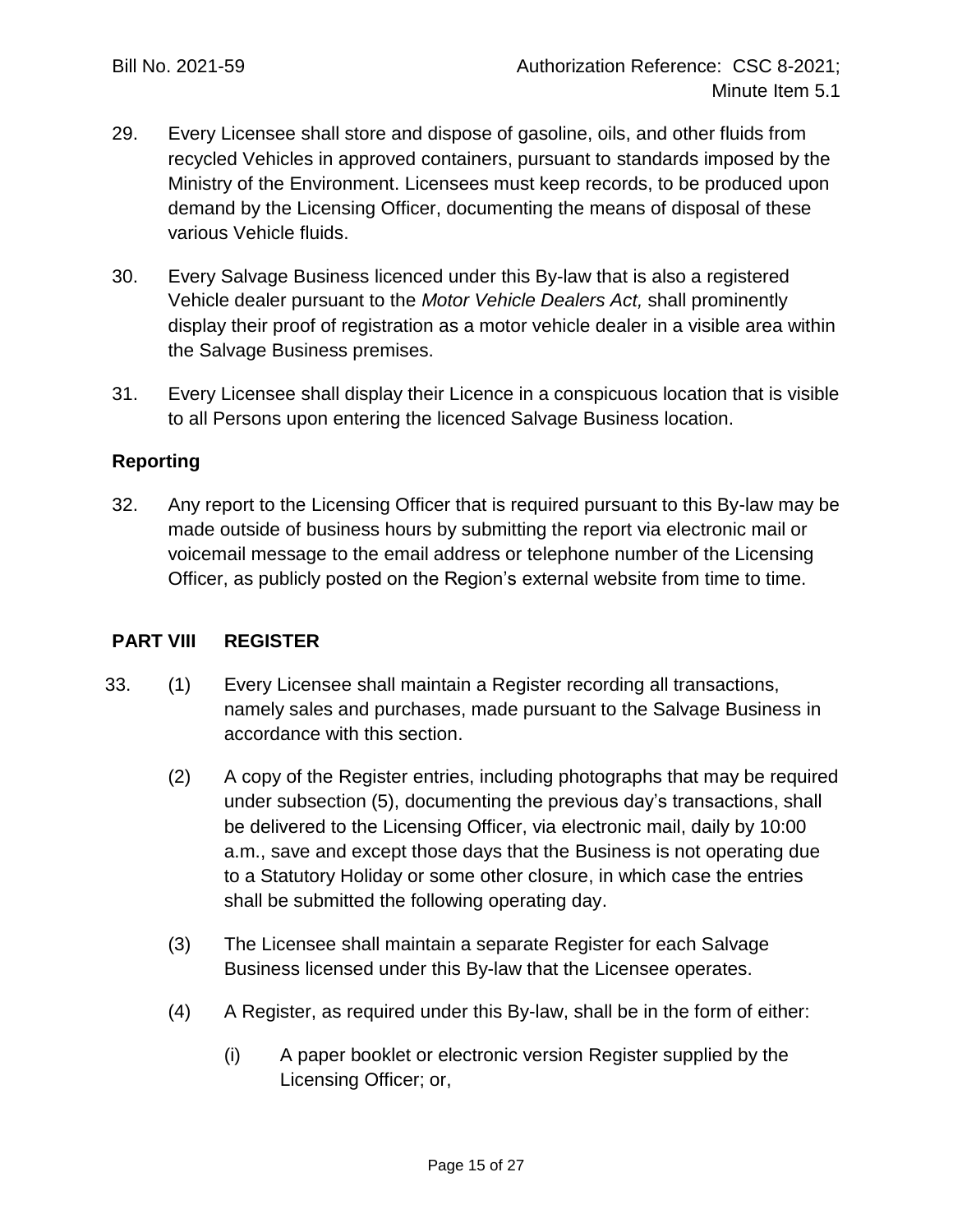- (ii) A computer software program that has been approved for use by the Licensing Officer.
- (5) Every Licensee who acquires any Salvage, with the exception of Vehicles or Vehicle parts, from another Person, either personally or through an employee or agent, shall immediately record, in English, in their Register:
	- (i) The full legal name, address and telephone number including the type of identification provided and the plate number of the Vehicle of the Person from whom they received the Salvage item(s);
	- (ii) The date and time of the transaction;
	- (iii) The value paid or consideration given for the Salvage item(s);
	- (iv) A detailed description of the Salvage item(s);
	- (v) The name of the employee or agent of the Licensee who accepted the Salvage item(s);
	- (vi) The value paid or consideration given for the Salvage item(s);
	- (vii) The serial number of the Salvage item(s), if available; and
	- (viii) A photograph of any Salvage items that were purchased for more than ONE HUNDRED DOLLARS (\$100.00).
- (6) Every Licensee who acquires a Vehicle or Vehicle parts from another Person for the purpose of dismantling or selling such at their Salvage Business, either personally or through an employee or agent, shall immediately record, in English, in the Register:
	- (i) The full legal name, address and telephone number including the type of identification provided to verify this information and the plate number of the Vehicle of the Person from whom they received the Vehicle or Vehicle parts;
	- (ii) The date of the transaction;
	- (iii) Proof of legal ownership;
	- (iv) The vehicle information number (VIN) of the Vehicle;
	- (v) The make and model of the Vehicle;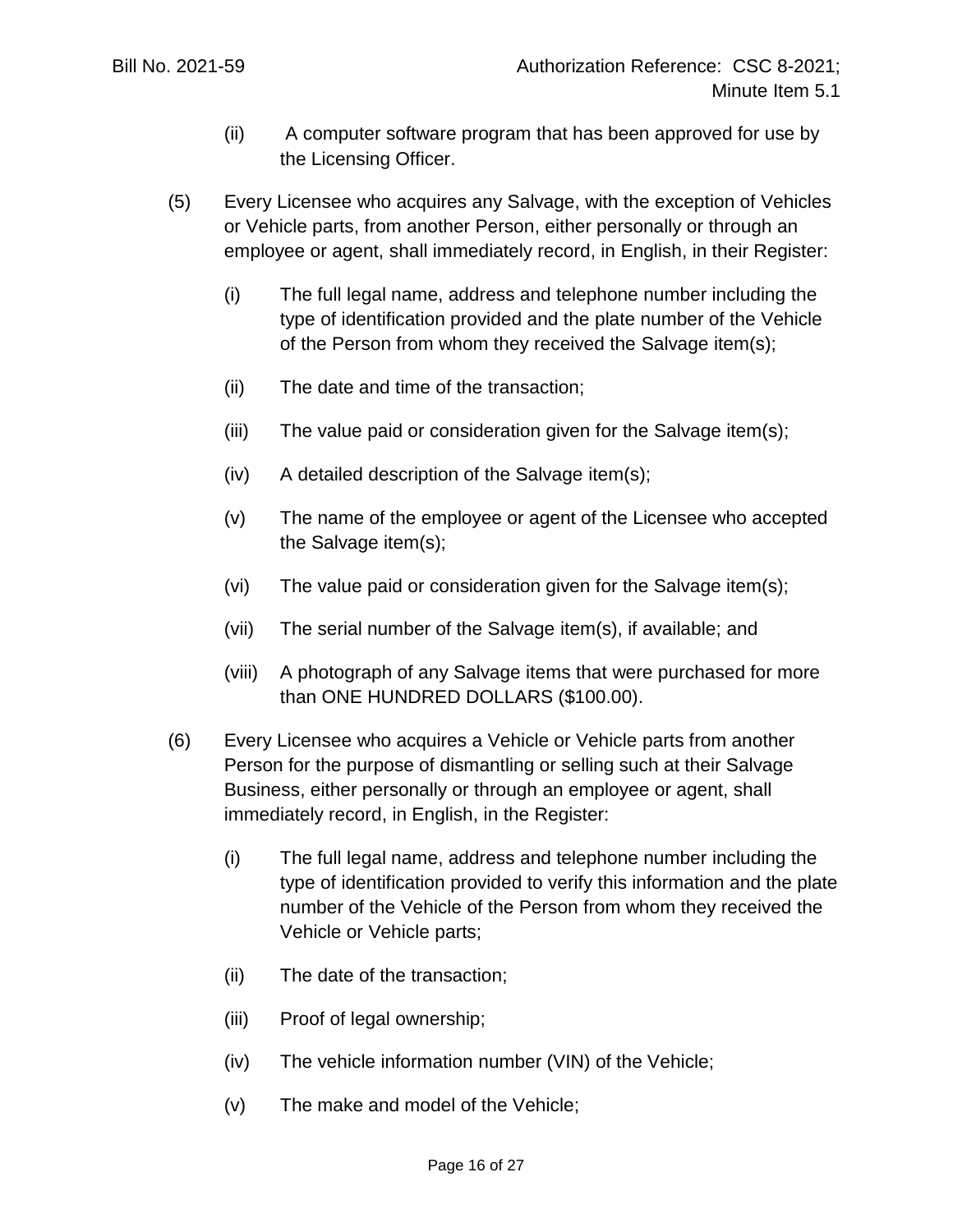- (vi) The plate number of the Vehicle delivering the Salvage Vehicle or Vehicle parts;
- (vii) The name of the employee or agent of the Licensee who accepted the Vehicle or Vehicle parts;
- (viii) The value paid or consideration given for the Vehicle or Vehicle parts;
- (ix) A detailed description of the Vehicle or Vehicle parts including the serial number, if applicable; and
- (x) A photograph of any Vehicle or Vehicle parts that were purchased for more than ONE HUNDRED DOLLARS (\$100.00).
- (7) Every Licensee who sells Salvage to another Person shall ensure that a copy of a receipt for the sale is maintained for a period of one (1) year after the date of the sale, and a corresponding entry is made in the Register.
- (8) Every Licensee shall make the Register and the receipts required under subsection (7) available for inspection upon demand by an Officer.
- (9) Every Licensee who maintains the Register through an approved computer software program shall, upon demand by an Officer:
	- (i) Allow the Officer to review the onscreen information for the Register; and,
	- (ii) Print out or otherwise copy the Register or any part thereof and provide such to the requesting Officer.
- (10) The Register must be maintained for a period of one (1) year in a neat and legible condition, with no pages or computer data removed, destroyed, or altered.
- (11) A Licensee may not remove or allow any other Person, with the exception of an Officer, to remove the Register from the licensed Salvage Business premises.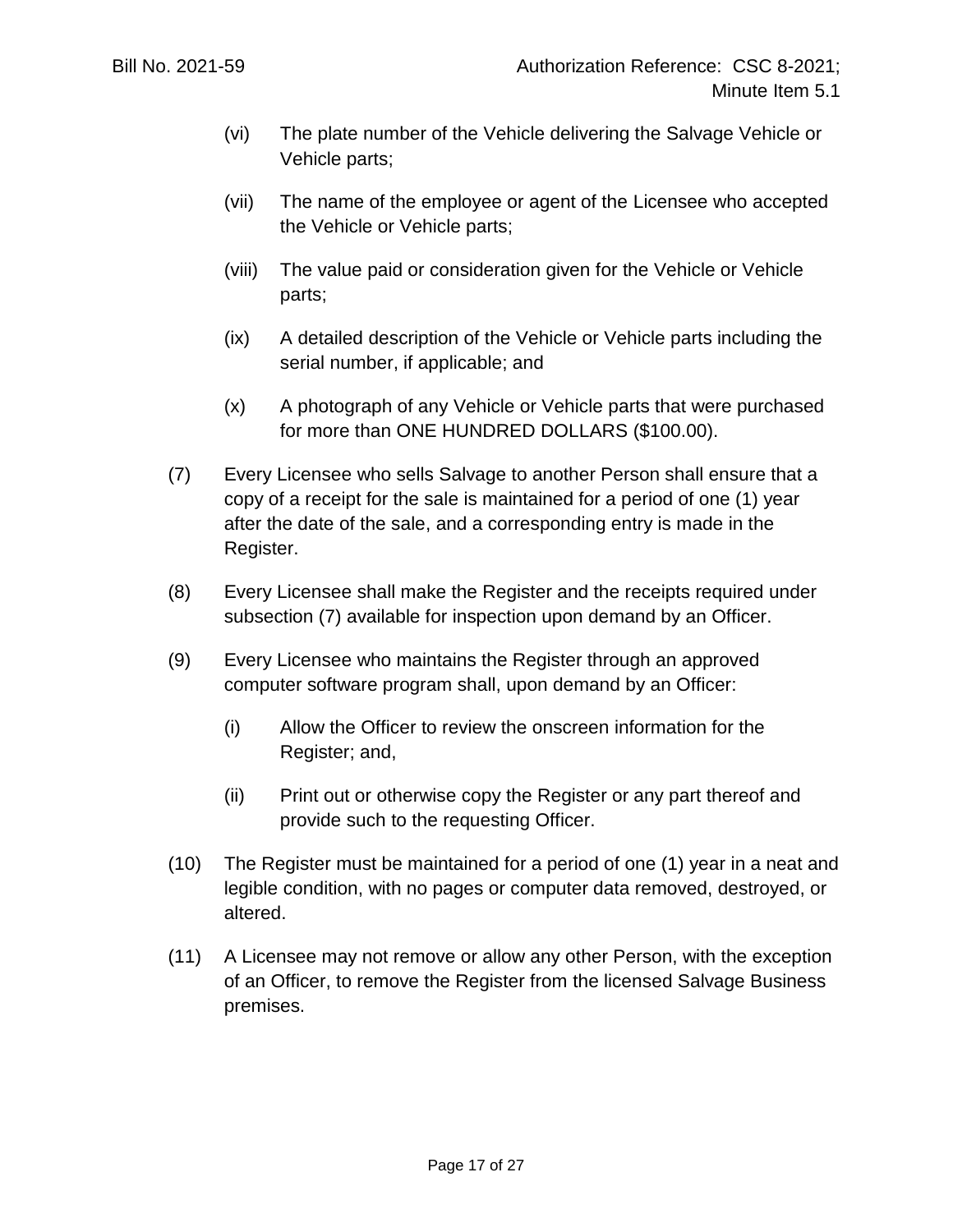- 34. No Licensee shall purchase or acquire any Vehicle or Vehicle part without being provided proof that the Person offering the Vehicle or Vehicle part is the lawful owner of, or in is lawful possession of, the Vehicle or Vehicle part, which proof shall be retained for a minimum of one (1) year.
- 35. No Licensee shall acquire, purchase or offer to sell any Vehicle that has a serial number that is altered, destroyed, removed or concealed without first having given notice to a Police Officer and the Licensing Officer twenty-four (24) hours prior to the intended purchase, acquisition or sale.
- 36. A Licensee, upon suspicion that any Salvage offered to the Licensee may be stolen property, shall not purchase said Salvage and shall forthwith report the incident to a Police Officer and the Licensing Officer.
- 37. Any Salvage purchased or received for any other consideration by a Licensee that is found to be stolen property shall be reported to the Police and the Licensing Officer. If the legal owner of the stolen property has been identified, the stolen property shall be returned to the legal owner without any fees, charges or any financial burden to the legal owner and no compensation given to the Licensee. If the legal owner of the stolen property cannot be identified by Police, the Licensee shall follow the direction of the Police with regards to ownership, and shall notify the Licensing Officer.

# **PART IX INSPECTIONS**

- 38. Every Licensee shall allow an Officer, upon demand, to enter upon and inspect a Salvage Business premises to ensure compliance with all provisions of this Bylaw.
- 39. Upon inspection, every Person shall produce all relevant Licences and permits, invoices, Provincial Licences and all documents required to be kept and maintained under this By-law, which may be removed by an Officer for the purpose of photocopying and returned to the Licensee within forty-eight (48) hours of removal.
- 40. No Person shall hinder or obstruct, or attempt to hinder or obstruct, an Officer from carrying out an inspection or withhold, destroy, conceal or refuse to furnish any information or thing required by the Officer inspecting for the purpose of this inspection.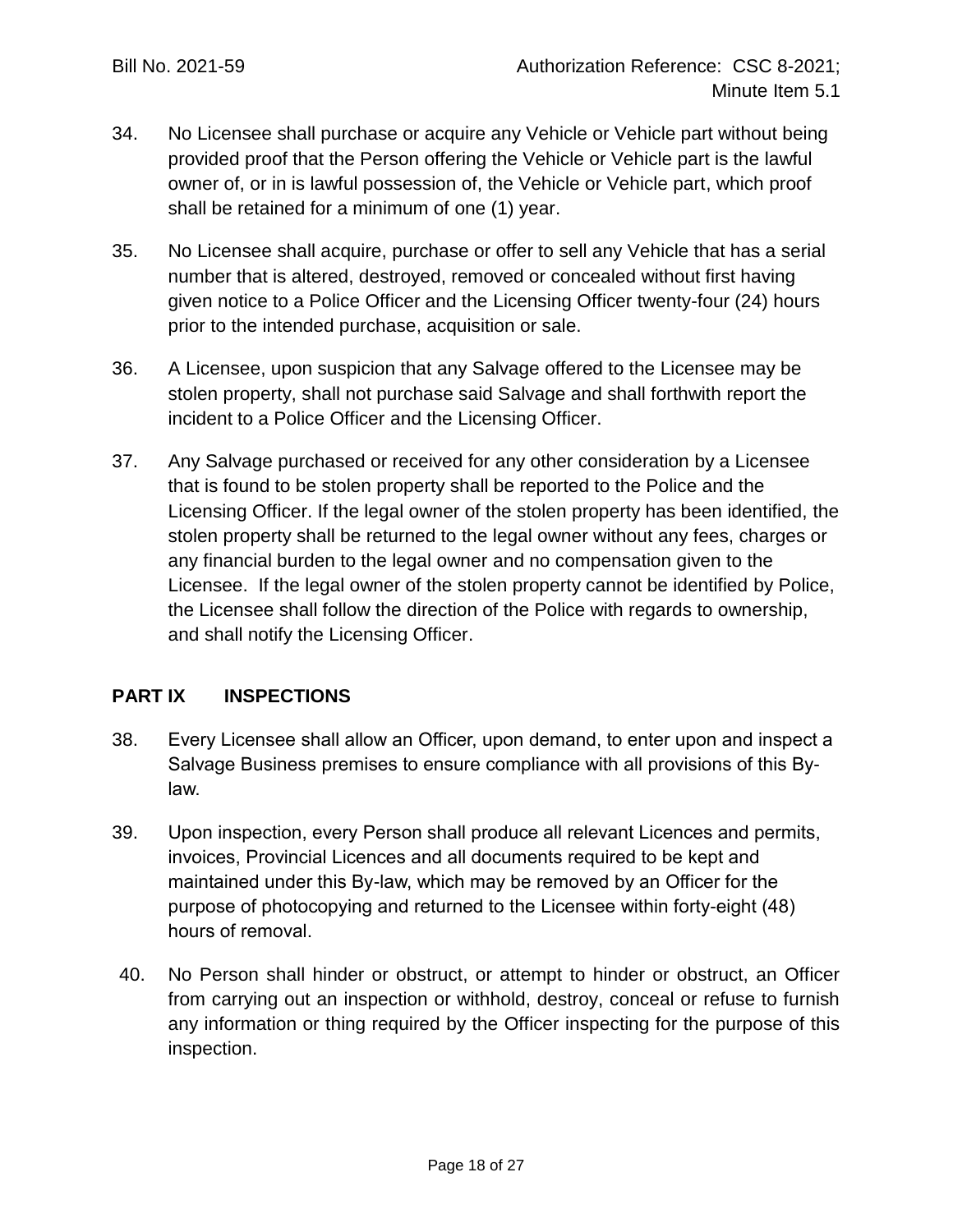## **PART X POWERS OF THE LICENSING OFFICER**

- 41. The power and authority to issue or renew a Licence, refuse to issue or refuse to renew a Licence, to revoke or suspend a Licence, to impose terms and conditions, including special conditions, on a Licence are delegated to the Licensing Officer.
- 42. When an application for a Licence or for a renewal of a Licence is made in accordance with the provisions of this By-law and the Applicant meets all the requirements of this By-law, the Licensing Officer shall issue a Licence.
- 43. The Licensing Officer may refuse to issue, refuse to renew, revoke or suspend a Licence, or impose a term or condition on a Licence on the following grounds:
	- (1) The conduct of the Applicant or Licensee, or where the Person is a partnership or corporation, the conduct of the partnership's or corporation's officers, directors, employees or agents, affords reasonable cause to believe that the Person will not carry on or engage in the operation of the Salvage Business in accordance with any applicable Federal law, Provincial law, or Municipal by-law, or with honesty and integrity;
	- (2) The Licensing Officer has reasonable cause to believe that the granting, renewal or continuation of a Licence under this By-law would pose a danger to the health or safety of any Person or the public in general;
	- (3) The Applicant or Licensee is carrying on activities that are in contravention of this By-law;
	- (4) There are reasonable grounds to believe that an application or other documents provided to the Licensing Officer by or on behalf of the Applicant or Licensee contains a false statement;
	- (5) Any information contained in the original application form or any other information provided to the Licensing Officer has ceased to be accurate and the Licensee has not provided up-to-date accurate information to allow the Licensing Officer to conclude that the Licence should continue;
	- (6) An Applicant or Licensee does not meet, at any time, one or more of the requirements of this By-law or any conditions imposed on a Licence;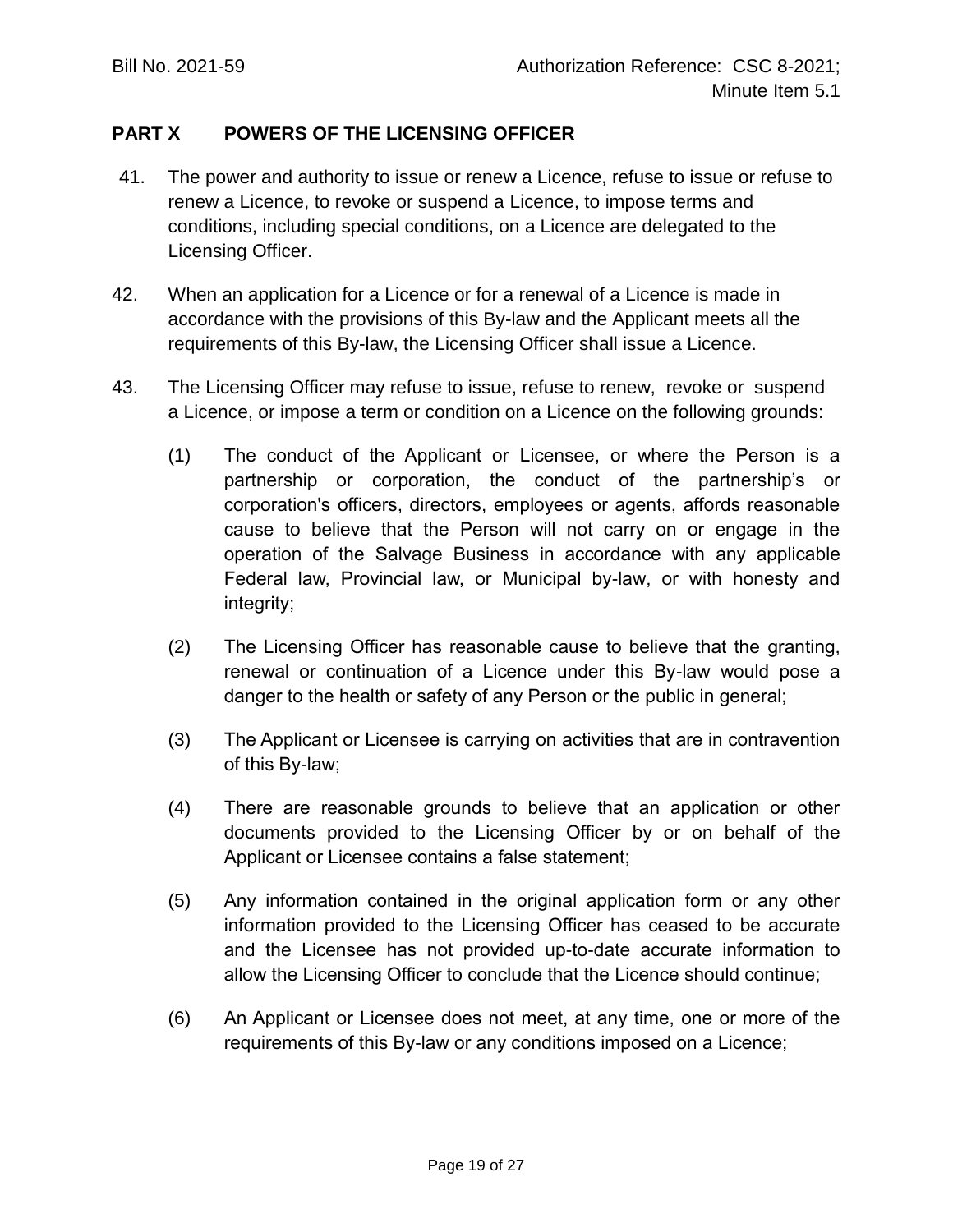- (7) An Applicant or Licensee is not in compliance with any applicable Federal law, Provincial law or Municipal by-law, including but not limited to this Bylaw and any requirement to obtain and maintain a valid Provincial Licence; or
- (8) The Applicant or Licensee has been convicted of a criminal offence which provides reasonable grounds for the Licensing Officer to believe it would not be in the interest of public health and safety and/or consumer protection to issue or maintain such a Licence.
- 44. Notwithstanding any other provision of this By-law, the Licensing Officer may impose conditions, including special conditions, on any Licence at issuance, renewal or at any time during the term of the Licence, as are deemed reasonably necessary in the opinion of the Licensing Officer to give effect to this By-law.
- 45. Where the Licensing Officer has made a decision to deny, suspend, revoke or place conditions, including special conditions, on a Licence, the Licensing Officer's written notice of that decision shall:
	- (1) Set out the grounds for the decision;
	- (2) Give reasonable particulars of the grounds;
	- (3) Be signed by the Licensing Officer; and,
	- (4) State that the Applicant or Licensee is entitled to request a hearing before the Licensing Appeals Committee if the Applicant or Licensee delivers a request for a hearing, in writing, accompanied by the applicable fee set out in the Fees and Charges By-law, to the Licensing Officer, within thirty (30) calendar days after the notice is served.
- 46. (1) Where notice to an Applicant or Licensee is required under this By-law, it is sufficiently given if delivered personally to the Applicant or Licensee, sent by electronic mail, or sent by registered mail to the address provided on the application or Licence, as applicable, of the Applicant or Licensee.
	- (2) Where service is effected by registered mail under subsection (1), notice shall be deemed to have been made on the fifth (5th) day after the date of mailing. Service is deemed effective by electronic mail at the time it is sent. Personal service is deemed effective at the time it is given.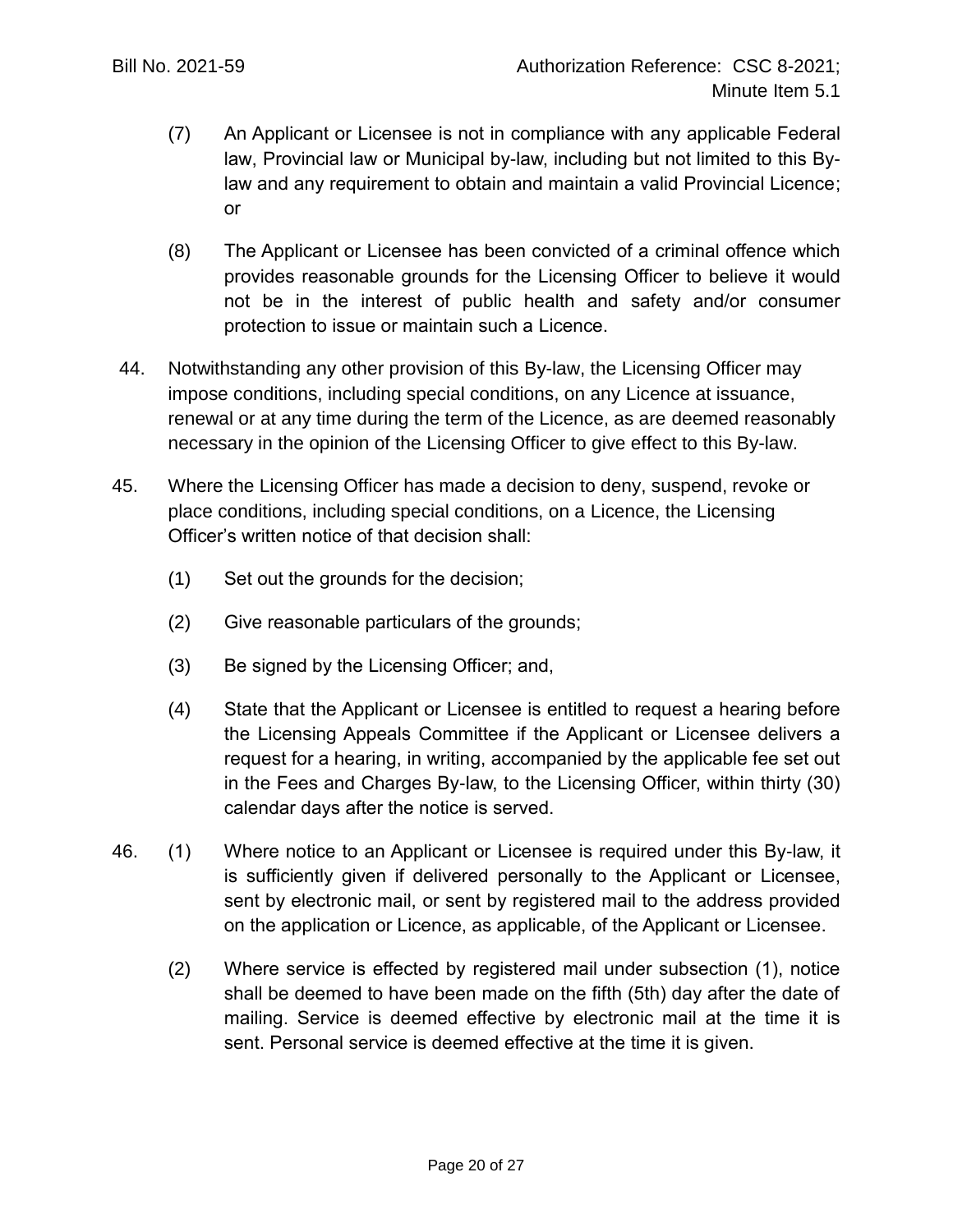- 47. Where no appeal is registered within the required time period, the decision of the Licensing Officer shall be final.
- 48. Where a Licence issued under this By-law has been suspended or revoked or special conditions have been placed on the Licence, the Licensee shall return the applicable Licence to the Licensing Officer within twenty-four (24) hours of service of written notice.

### **Appeal**

- 49. The power and authority to conduct hearings of appeals under this By-law are hereby delegated to the Licensing Appeals Committee.
- 50. The provisions of sections 5 to 15 and 21 to 24 of the *Statutory Powers Procedure Act*, R.S.O. 1990, c. S. 22, as amended, shall apply to all hearings conducted by the Committee under this By-law.
- 51. (1) When an Applicant is denied a Licence or has their Licence revoked or suspended, or has conditions, including special conditions, placed on their Licence, they may request an appeal hearing before the Licensing Appeals Committee, within thirty (30) calendar days of service of the notice described in section 46, for review of this decision. This request for an appeal shall be made in writing, be sent to the Licensing Officer, and set out the relief sought and the reasons for the appeal.
	- (2) When a request for a hearing under subsection (1) and the applicable fee for filing an appeal, as set out in the Fees and Charges By-law, have been received, a hearing shall be scheduled before the Licensing Appeals Committee and notice of the hearing date shall be given to the Applicant or Licensee.
	- (3) A notice of hearing shall include:
		- (i) A statement of the time, date, location, and purpose of the hearing; and,
		- (ii) A statement that if the Applicant or Licensee does not attend the hearing, the Licensing Appeals Committee may proceed in their absence without notice to them.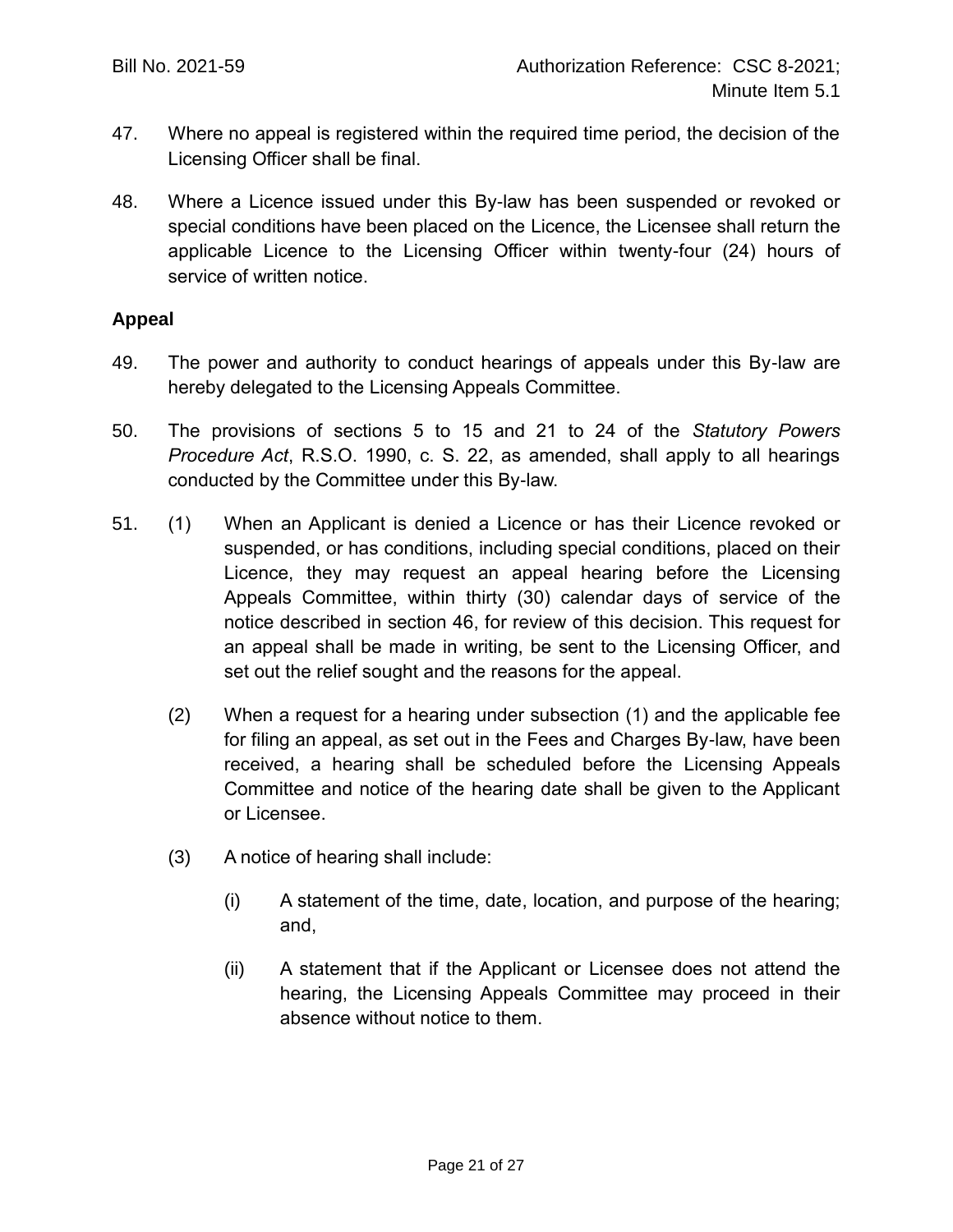- (4) After conducting a hearing under subsection (2), the Committee may uphold or vary the decision of the Licensing Officer, or make any decision that the Licensing Officer was entitled to make in the first instance.
- (5) Notice of the Committee's decision, with reasons, shall be provided in writing and served in accordance with the service provisions contained in section 46.
- (6) The Licensing Appeal Committee's decision in respect of refusing, suspending, revoking or attaching conditions to a Licence is final.

### **PART XI ORDERS**

- 52. (1) If the Licensing Officer or a Municipal By-Law Enforcement Officer is satisfied that a contravention of this By-law has occurred, the Licensing Officer or Municipal By-Law Enforcement Officer may make an Order requiring the Person who contravened this By-law or who caused or permitted the contravention to discontinue the contravening activity.
	- (2) An Order under subsection (1) shall set out:
		- (i) reasonable particulars of the contravention adequate to identify the contravention and the location of the property on which the contravention occurred; and,
		- (ii) the date by which there must be compliance with the Order.
	- (3) An Order issued under this By-law shall be served in accordance with the service provisions contained in section 46.
- 53. Every Person shall comply with an Order issued under the authority of this Bylaw.

## **PART XII ADMINISTRATION AND ENFORCEMENT**

### **Penalty**

54. Every Person who contravenes any provision of this By-law or an Order under this By-law is guilty of an offence and upon conviction is liable to the appropriate penalty as provided for by the *Provincial Offences Act*, R.S.O. 1990, Chapter P. 33, as amended.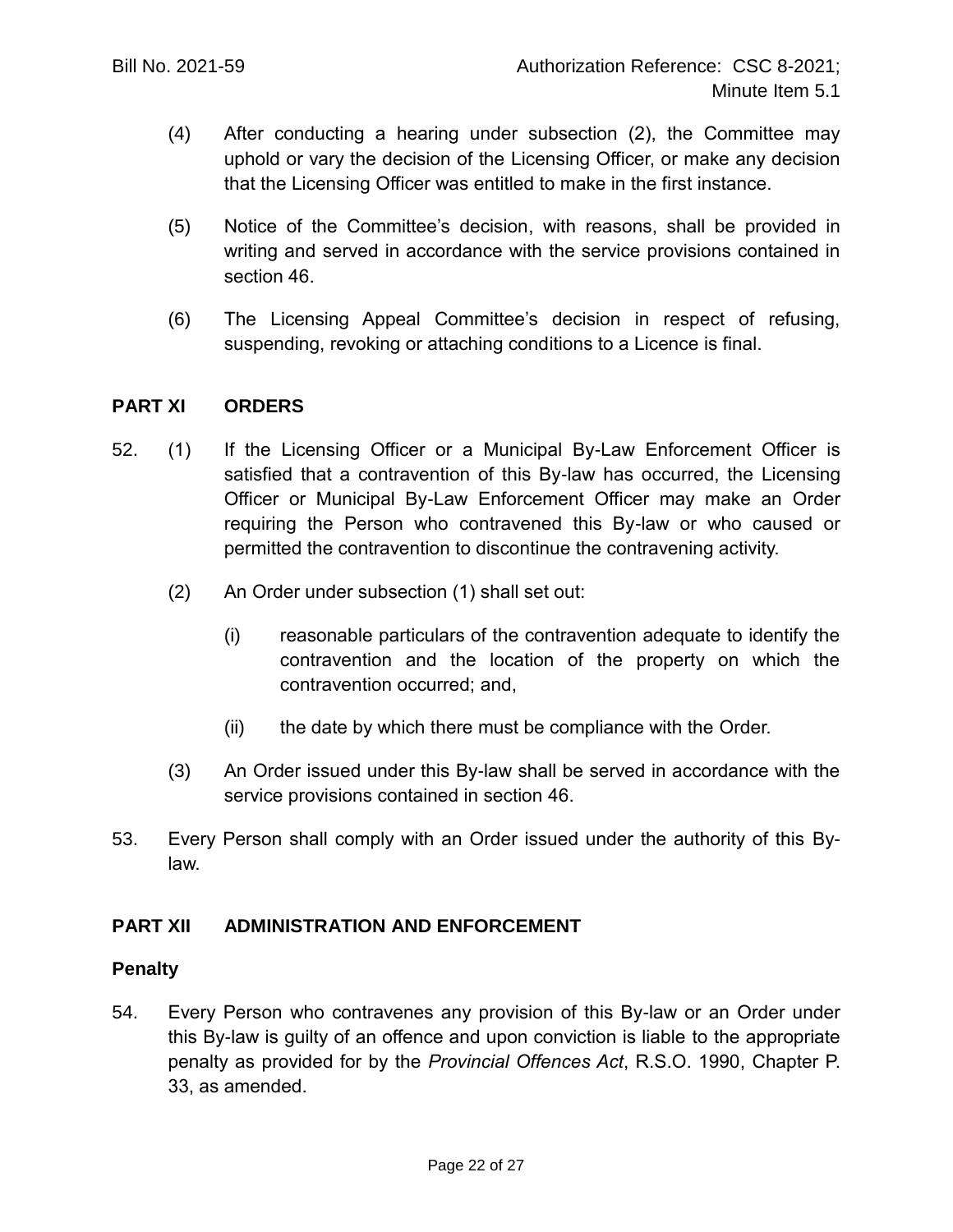- 55. A director or officer of a corporation who knowingly concurs in the contravention of any provision of this By-law or an Order made under this By-law, is guilty of an offence.
- 56. (1) Notwithstanding section 54 of this By-law, each day on which a Person contravenes any provision of this By-law shall be deemed to constitute a continuing offence under this By-law, as provided for in subsection 429(2) of the *Municipal Act, 2001*. For clarity, in the case of an Order, a contravention continues for every day or part of a day past the date set out in the Order by which the work must be complete or action taken, as the case may be.
	- (2) For each day or part of a day that the offence continues, the minimum fine shall be ONE HUNDRED DOLLARS (\$100.00) and the maximum fine shall be FIVE THOUSAND DOLLARS (\$5,000.00), and the total of all daily fines for the offence is not limited to ONE HUNDRED THOUSAND DOLLARS (\$100,000.00).
- 57. If any section of this By-law is contravened and a conviction entered, in addition to any other remedy and to any penalty imposed by the By-law, the court in which the conviction has been entered and any court of competent jurisdiction thereafter may make an order prohibiting the continuation or repetition of the offence by the person convicted, or may impose conditions.

### **Administration and Enforcement**

- 58. (1) The Licensing Officer shall have all necessary authority to carry out the administration and enforcement of this By-law.
	- (2) Without limiting subsection (1) of this section, the Licensing Officer shall have the authority, at their sole discretion, to:
		- (i) prescribe administrative forms, registers and electronic data software required under this By-law;
		- (ii) establish policies, procedures, operational protocols, inspection criteria and frequency, Licence criteria, and operational hours;
		- (iii) receive and process all applications for all Licences and renewals of Licences under this By-law;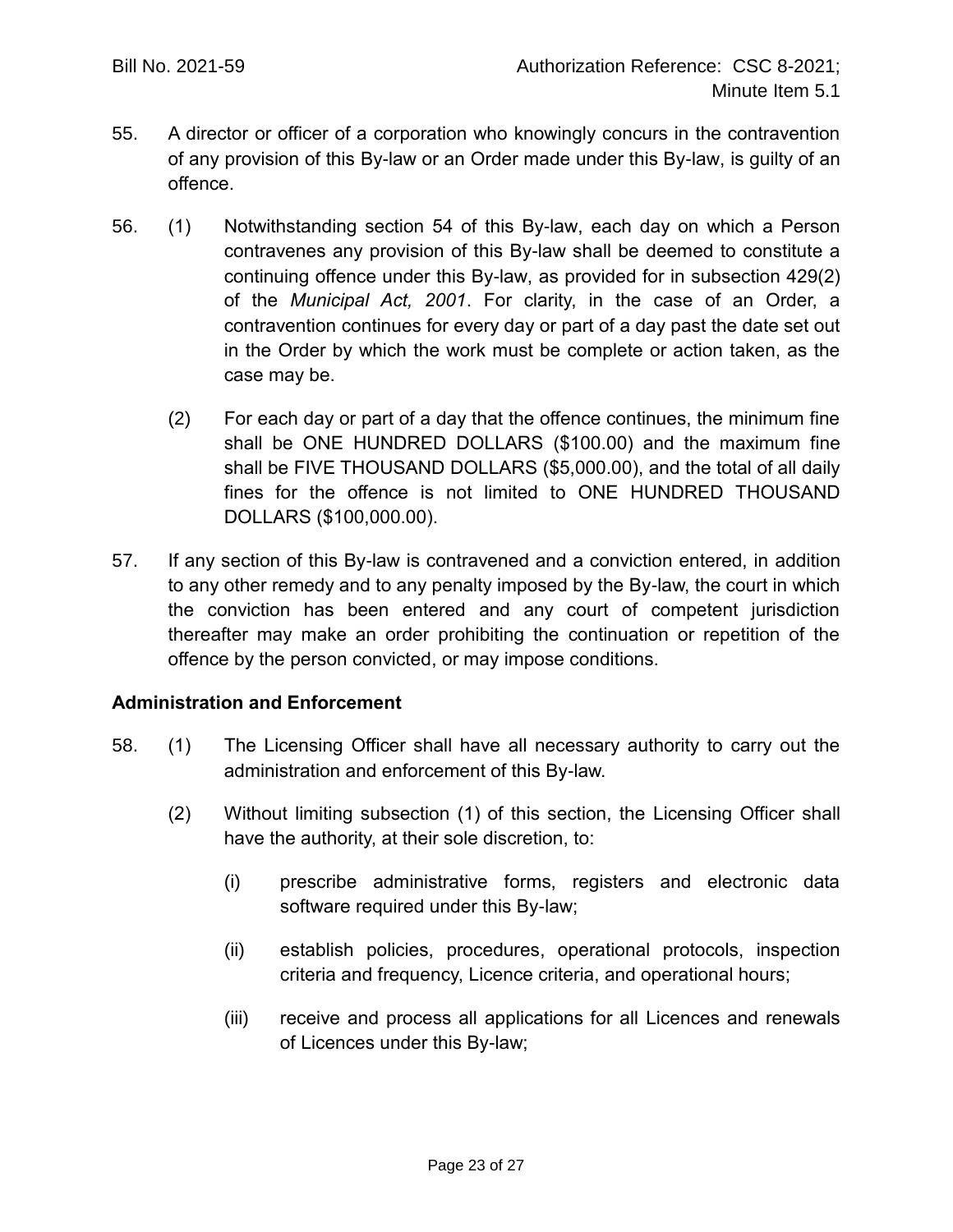- (iv) pro-rate any licensing or administrative fees that may be charged under this By-law;
- (v) issue any Licence where the Applicant meets criteria and conditions under this By-law;
- (vi) renew, deny, suspend, revoke, restrict or place special conditions on any Licence issued pursuant to this By-law;
- (vii) designate any accessibility training or other required training pursuant to this By-law;
- (viii) verify any information provided by an Applicant or Licensee; and,
- (ix) demand from a Licensee any records, information, documentation, licences or any other thing pursuant to the administration and enforcement of this By-law.
- 59. Any Licensee that refuses or otherwise does not supply records, information or any other thing as demanded by the Licensing Officer shall have their Licence suspended. The Licensing Officer may re-instate a Licence if the Licensee supplies the information, record or other thing as demanded.
- 60. This By-law may be enforced by the Licensing Officer, a Municipal By-Law Enforcement Officer appointed by Council to enforce this By-law, or any Police Officer.
- 61. Any Person who obstructs or interferes with an Officer in the discharge of their duties under this By-law, shall be considered in violation of this By-law.
- 62. Any Person who provides false information to an Officer shall be deemed to have obstructed or interfered with that Person in the execution of their duties, and shall be considered in violation of this By-law.

### **Survival**

63. If any section or part of this By-law is found by any court of competent jurisdiction to be illegal or beyond the power of Council to enact, such section or part shall be deemed to be severable and all other sections or parts of this By-law shall be deemed to be separate and independent therefrom and shall continue in full force and effect unless and until similarly found illegal.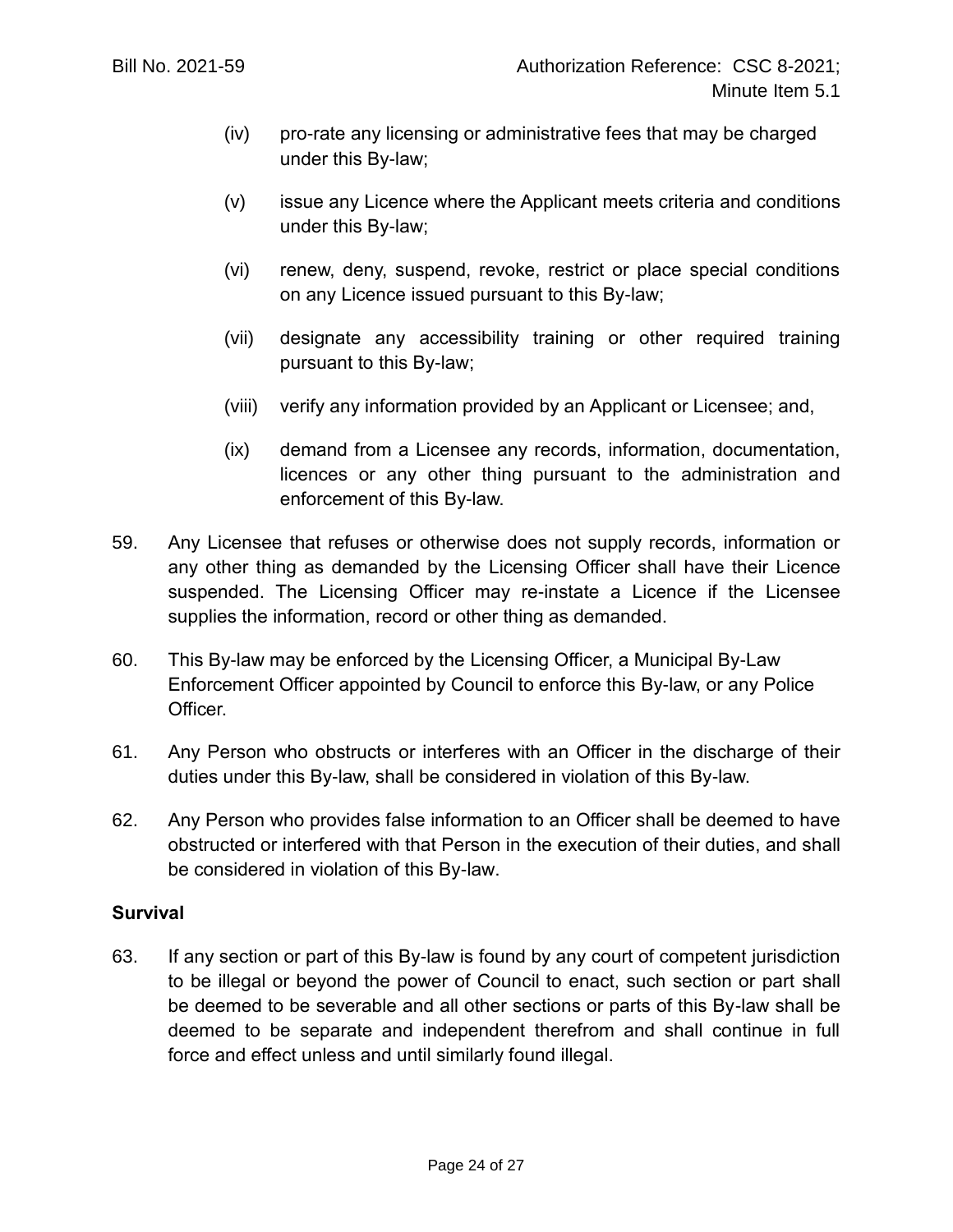## **Citation**

64. This By-law may be cited as the "Salvage Business By-law".

### **By-law Commencement / Transition**

- 65. (1) By-Law No. 2018-75, being a by-law to licence, regulate and govern vehicles for hire (Taxi's, Transportation Network Company Vehicles, Specialty Vehicles, Auxiliary Services Vehicles, Shuttle Buses, Sightseeing Vehicles, Caleche, Tow Trucks) and Businesses (Second-Hand Good Stores and Dealers, Salvage Yards, Auto-Wrecking Yards and Taxicab Brokers) and all amendments thereto, is hereby repealed.
	- (2) Notwithstanding subsection (1), By-law No. 2018-75, as amended, shall continue to apply to proceedings in respect of offences that occurred before its repeal date.
	- (3) Notwithstanding subsection (1), all Salvage Business-related licences issued under By-law No. 2018-75, including any suspensions, revocations, denials, renewals or special conditions imposed on Licensees, that are in effect at the time said by-law is repealed, shall be deemed to be Licences as issued under this By-law, together with any such suspensions, revocations, denials, renewals or special conditions, and all the rules, requirements and regulations of this By-law shall apply with necessary modification.
	- (4) All Persons holding Salvage Business-related licences issued under Bylaw No. 2018-75 must come into compliance with all provisions of this Bylaw upon the renewal date of their Licence or within twelve (12) months from the date this By-law comes into force, whichever date is later.
	- (5) A Licensee that fails to come into compliance with all provisions of this Bylaw upon the renewal date of their Licence shall have their Licence revoked.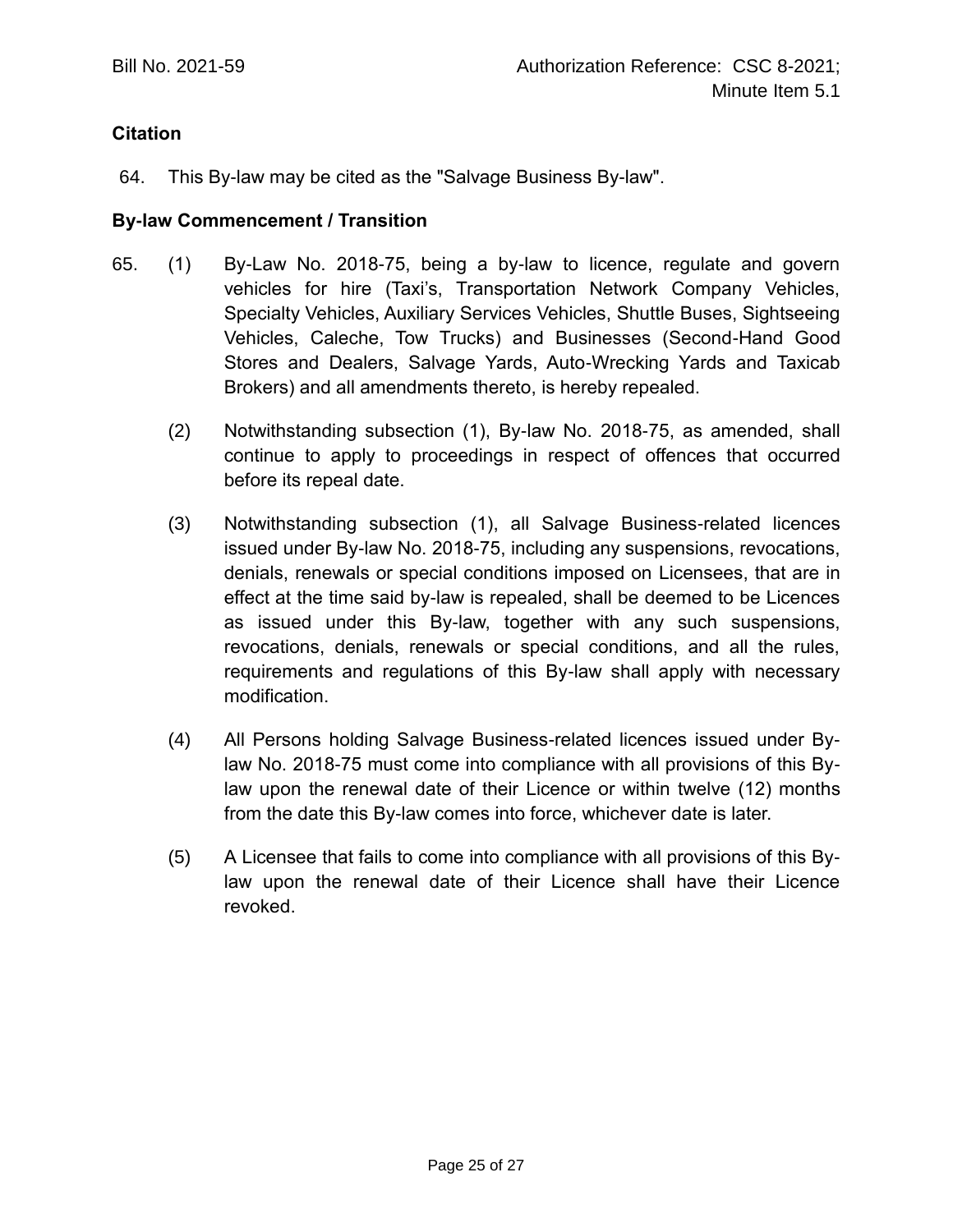66. This By-law shall come into force and effect on the date that it is passed.

THE REGIONAL MUNICIPALITY OF NIAGARA

\_\_\_\_\_\_\_\_\_\_\_\_\_\_\_\_\_\_\_\_\_\_\_\_\_\_\_\_\_\_\_\_\_\_\_\_\_\_

\_\_\_\_\_\_\_\_\_\_\_\_\_\_\_\_\_\_\_\_\_\_\_\_\_\_\_\_\_\_\_\_\_\_\_\_\_\_

James Bradley, Regional Chair

Ann-Marie Norio, Regional Clerk

Passed: August 26, 2021